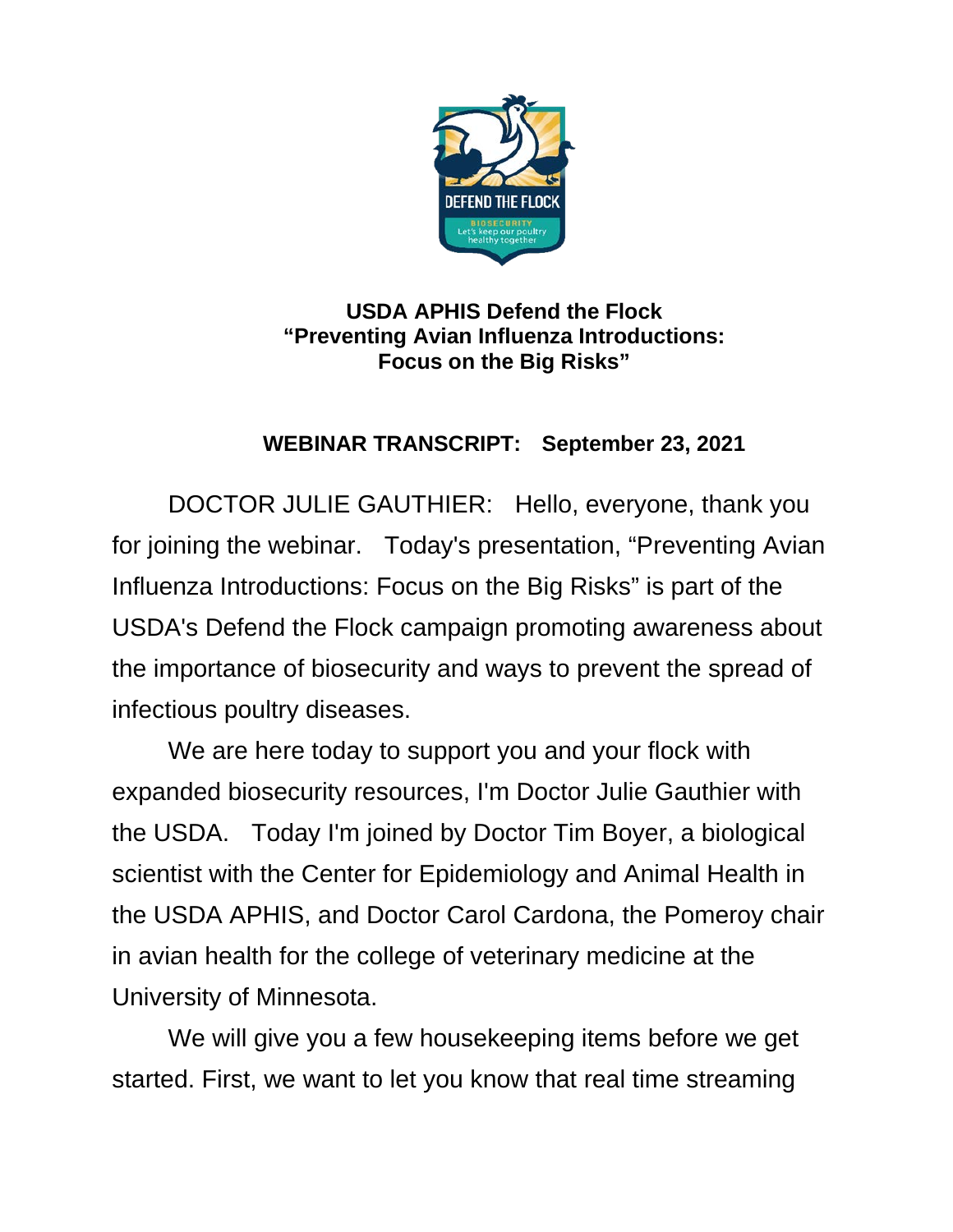captions are available for this program. To view the captions, type the caption URL that you see on this slide.

Bit.ly/APHIS\_Fall21Web\_CC, type that into your browser. The URL appears at the bottom of every slide, so you can link to captions at any time during the program. Please note that the URL is case sensitive.

To submit questions, click the Q&A button, also located at the bottom of the screen. APHIS and our guests will answer all your questions after the webinar has concluded. The Q&A will be posted along with the recording on APHIS website. Be sure to follow the Defend the Flock campaign on Facebook and Twitter to find out when the Q&A and recording are available. We will share those on-line destinations at the end of the webinar.

Now we will take a few minutes to introduce ourselves. I'm Julie Gauthier, and I'm the assistant director for poultry health with the USDA APHIS veterinary services. I'm an epidemiologist by training, and I have operated a small family farm raising poultry. In my USDA role, I lead subject matter experts, who coordinate the National Poultry Improvement Plan.

Doctor Boyer, please tell us a little bit about yourself.

TIM BOYER: Hi, it's a pleasure to be here. So, I'm a biological scientist at the USDA APHIS Center for Epidemiology and Animal Health. I am on the Transboundary Disease Analytics Team. In my role there, I have worked on epidemiologic investigations of avian influenza and virulent Newcastle disease, among others, to identify risk factors, introduction and spread of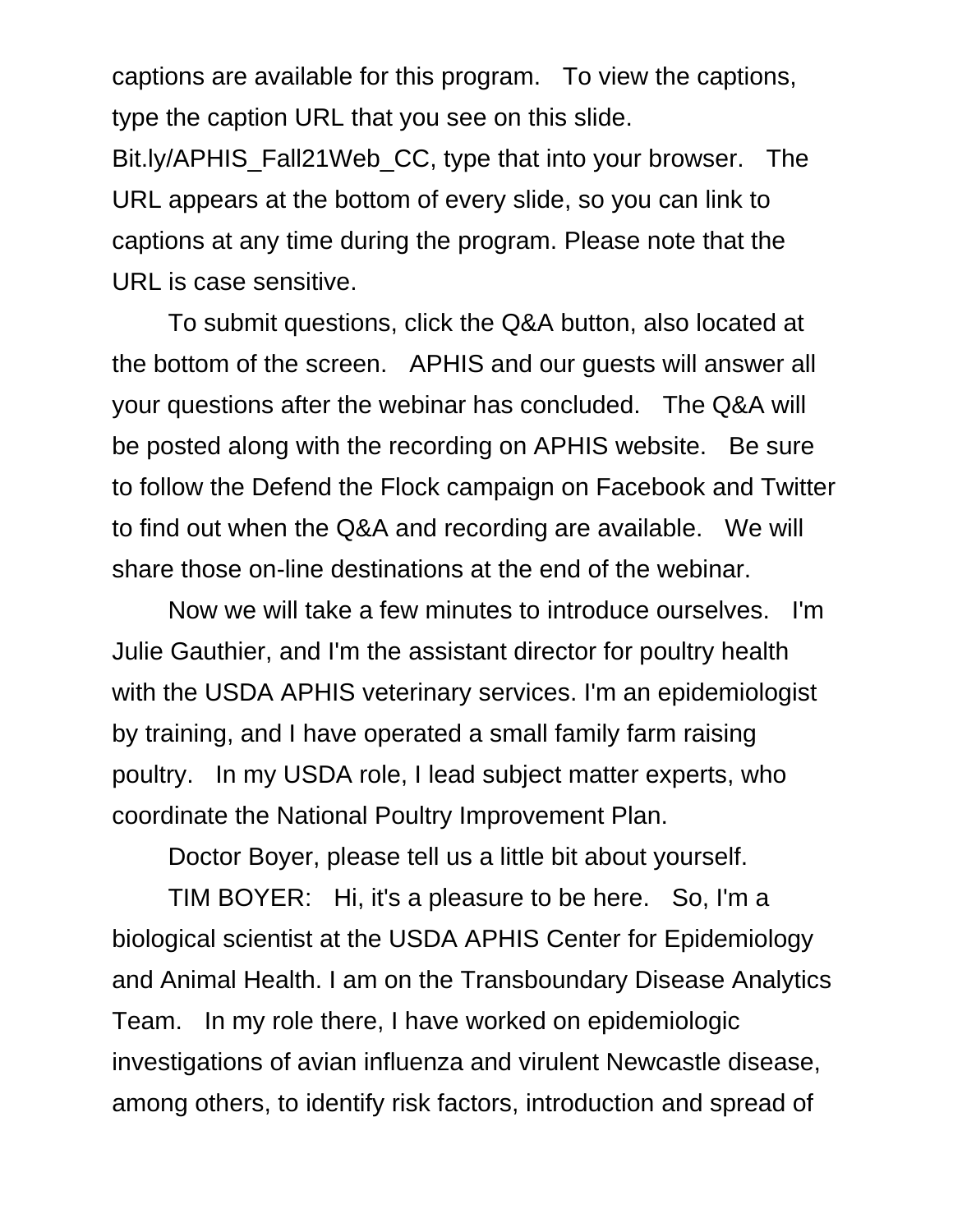those diseases. I also create the -- simulations of outbreaks in livestock and study the epidemiologic behavior of those diseases and to evaluate control measures and to support animal emergency preparedness activities. I received a Master of Public Health and a PhD from the University of Minnesota,

environmental infectious diseases from the school of public health there. I've been working in animal health and infectious diseases for roughly 15 years.

>> Thanks, Doctor Boyer. Doctor Cardona, please tell us about yourself.

CAROL CARDONA: I'm Carol Cardona at the University of Minnesota where I hold the BS Pomeroy Chair in avian health. I'm part of the secure food systems team, the risk analysis team that is part of the secure supply plans. I got my veterinary degree from Purdue University and my PhD from Michigan State University. I did a residency in poultry medicine at the University of California, at Davis, my home state. I'm a diplomate of the American College of Poultry Veterinarians. I have worked in, with avian influenza viruses for most of my career, and I enjoy working collaboratively with producers to help them create cooperative disease control plans.

>> Thank you, Doctor Cardona. Talking to people about poultry biosecurity is a significant part of my job as it is for my guests as well. I thought about the term biosecurity the other day, and I realized that I really take it for granted, both its mean and how the concept started. It's a term that today I see it used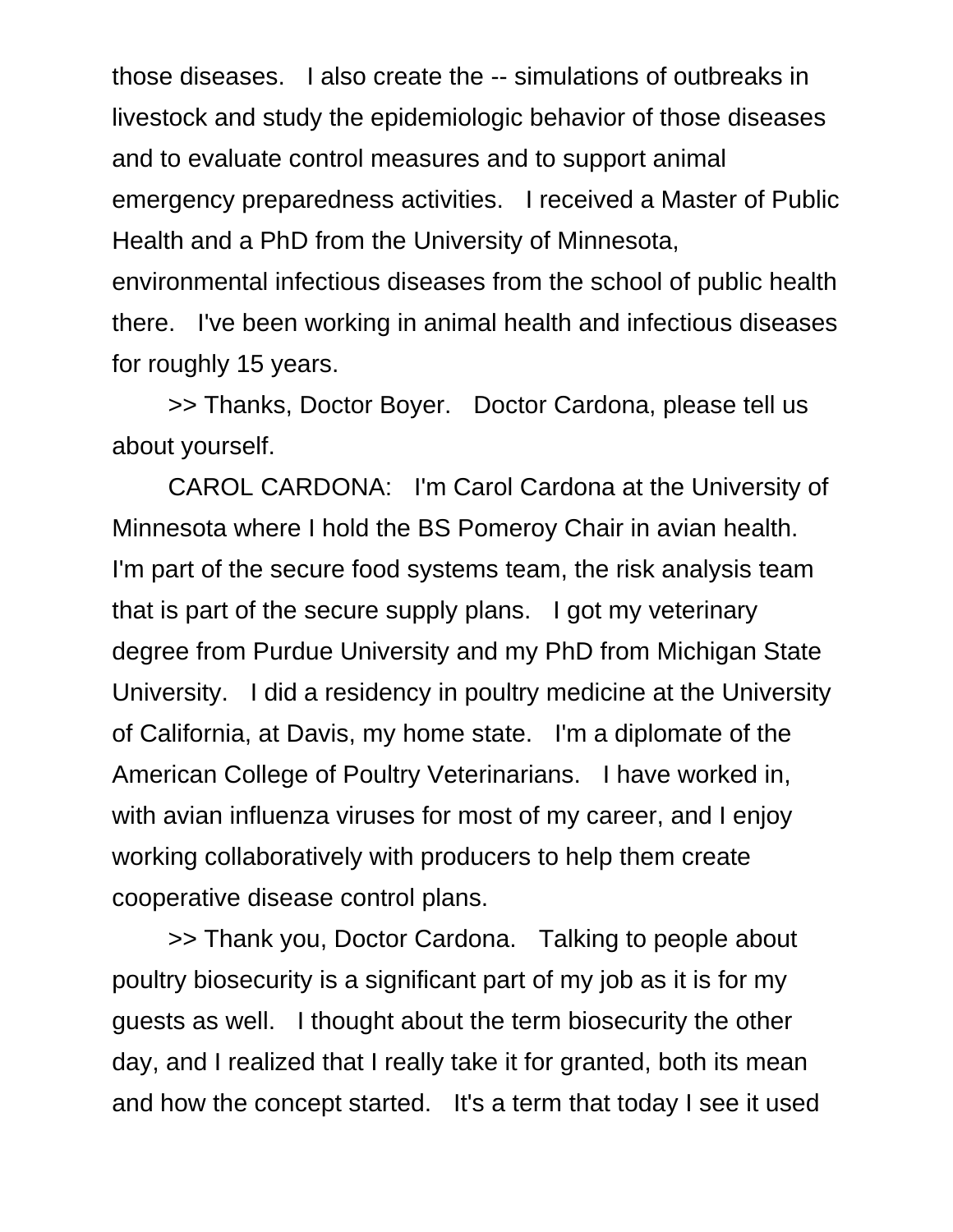to refer to actions to protect any living things, not just poultry, but also organizations developing biosecurity plans for other farm animals use the term -- developing plans for people, plants, water, ecosystems, or entire nations. But I suspect the poultry industry invented and used that word first. I think it was right around the time of that devastating highly pathogenic influenza outbreak in Pennsylvania in the 1980's, I investigated it and the first publication I came across was a benefit analysis of management options for broiler breeder farms that was in the late 1980's.

Tim, what do you know about the origin of the term biosecurity? When did agriculture producers start using that word and why?

TIM BOYER: Well, it's hard to nail down exactly, when agricultural producers started using that specific word, biosecurity. Many of principles and measures that make up biosecurity are old and have evolved over time as our understanding of disease risk has changed. But historical record that I found helpful in thinking about this was the proceedings of the U.S. Animal Health Association annual meetings, you can think the thinking about what they called sanitation hygiene changed over time. But the first time I saw the term biosecurity used in those documents was in 1981, it was a recommendation to create educational programs directed toward Turkey growers to inform them about the risk of low path avian influenza in their flocks without adequate biosecurity. So, on this big 600-page document covering a wide variety of animal health topics species, biosecurity was only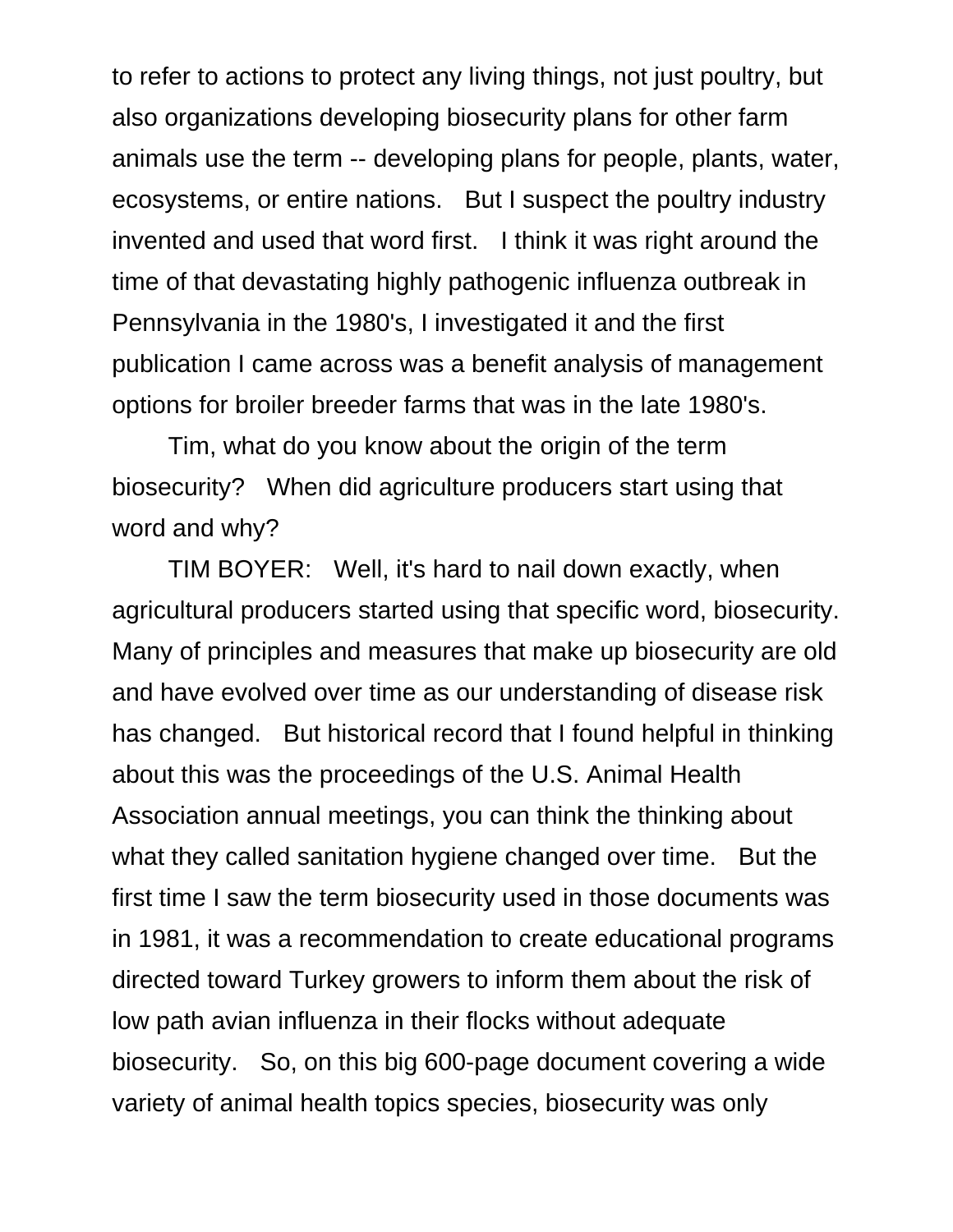mentioned in the context of poultry. So, I think you are right about the poultry industry being an early adopter of that term. The next time I saw it show up was in 1984, and now the word appears many times, all of them are related to one event that you just mentioned, the highly pathogenic avian influenza outbreak in Pennsylvania. That year there was a discussion about how biosecurity practices used at that time weren't sufficient to prevent the spread of HPAI, and once the response really ramped up and there were major efforts to educate and step up biosecurity during the response and that seemed to be helpful in controlling the spread and then there was also recommendations that moving forward from that outbreak, each state should activate and maintain a sustainable state industry task force that's concerned with poultry biosecurity against avian influenza and other infectious diseases, so it seems like 1984 was the watershed moment for that term biosecurity.

>> Interesting history. Carol, what are your thoughts about the concept of biosecurity?

CAROL CARDONA: I don't have a lot to add to that, but I do know my older veterinary friends do circle around the idea that was a made-up term, that its origins, it did originate with the poultry industry or with USDA APHIS in their work with the poultry industry. But it was just a word that came out, that was completely constructed. And I think the first time I was exposed to the concept of biosecurity was when I did my residency at the lab in California, and we watched videos about how to apply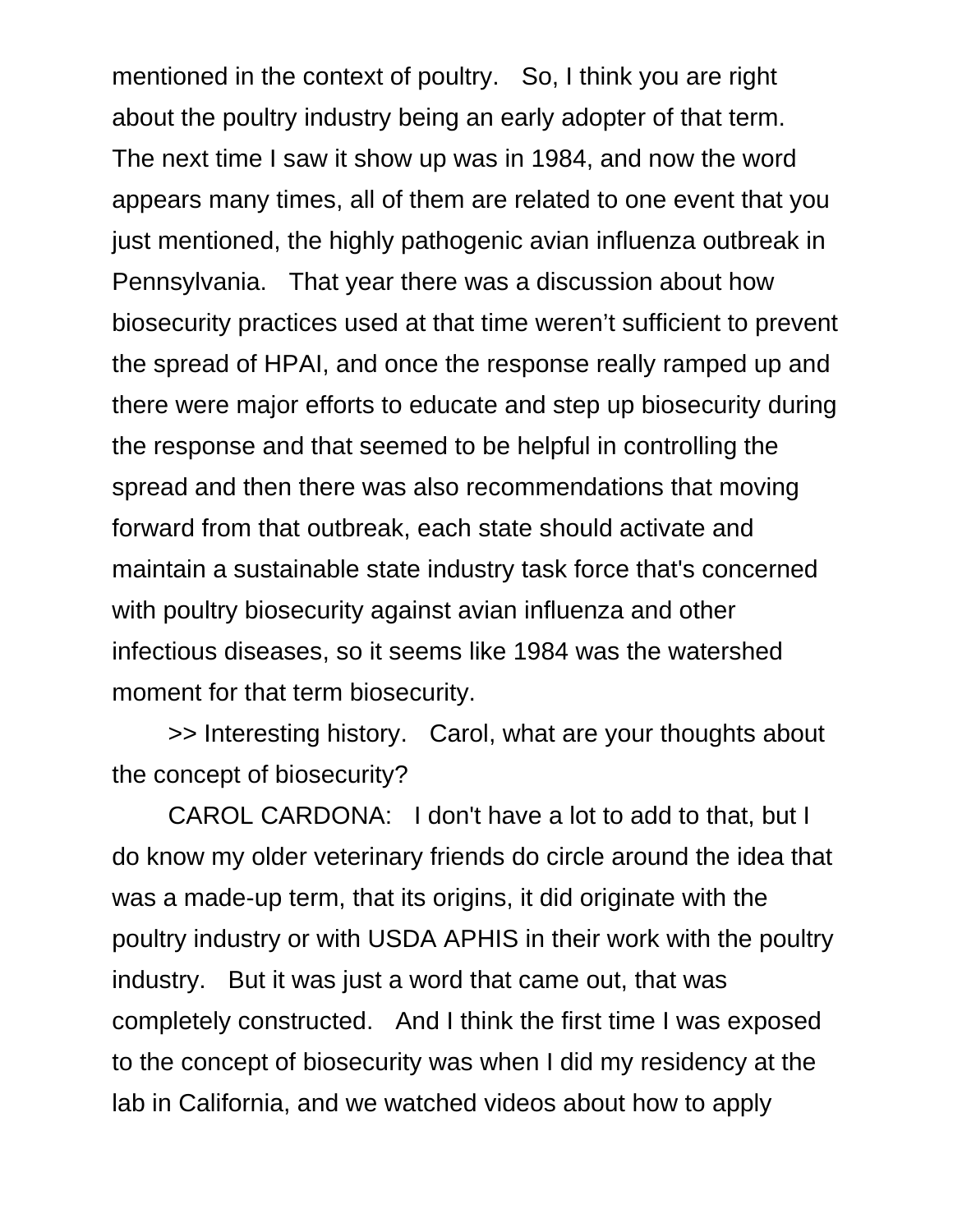biosecurity to poultry farms. And it was -- that was created by USDA APHIS after the 1984 outbreak in Pennsylvania. That was the first time I personally was introduced to the terms. Although I had gone to veterinarian school, we didn't talk about biosecurity at that time.

>> I would like to track down those old videos and take a look at them again. Tim, what's your definition for biosecurity.

TIM BOYER: For me, it's a broad term that covers a wide range of operations or structural measures, procedures that are intended to protect animals against disease and reduce the risk of introduction and spread of disease agents. It's about risk and requires a risk assessment that's unique to each production facility and planning, and implementation to reduce those risks.

DOCTOR JULIE GAUTHIER: Carol, what is your definition?

CAROL CARDONA: I think of biosecurity slightly differently. I defined it as the only sustainable way to economically produce poultry ethically. Biosecurity is the only way we have for many diseases to protect birds from disease agents so, that's the only way to maintain their health, but it's also the only way to maintain their well-being. So, I think about it as biosecurity is a, is something that gives us something that we can't do another way.

DOCTOR JULIE GAUTHIER: Let's dive into the details of those principles and move on to the next slide. The National Poultry Improvement Plan developed the biosecurity principles in 2016. And since last year, larger poultry producers must have a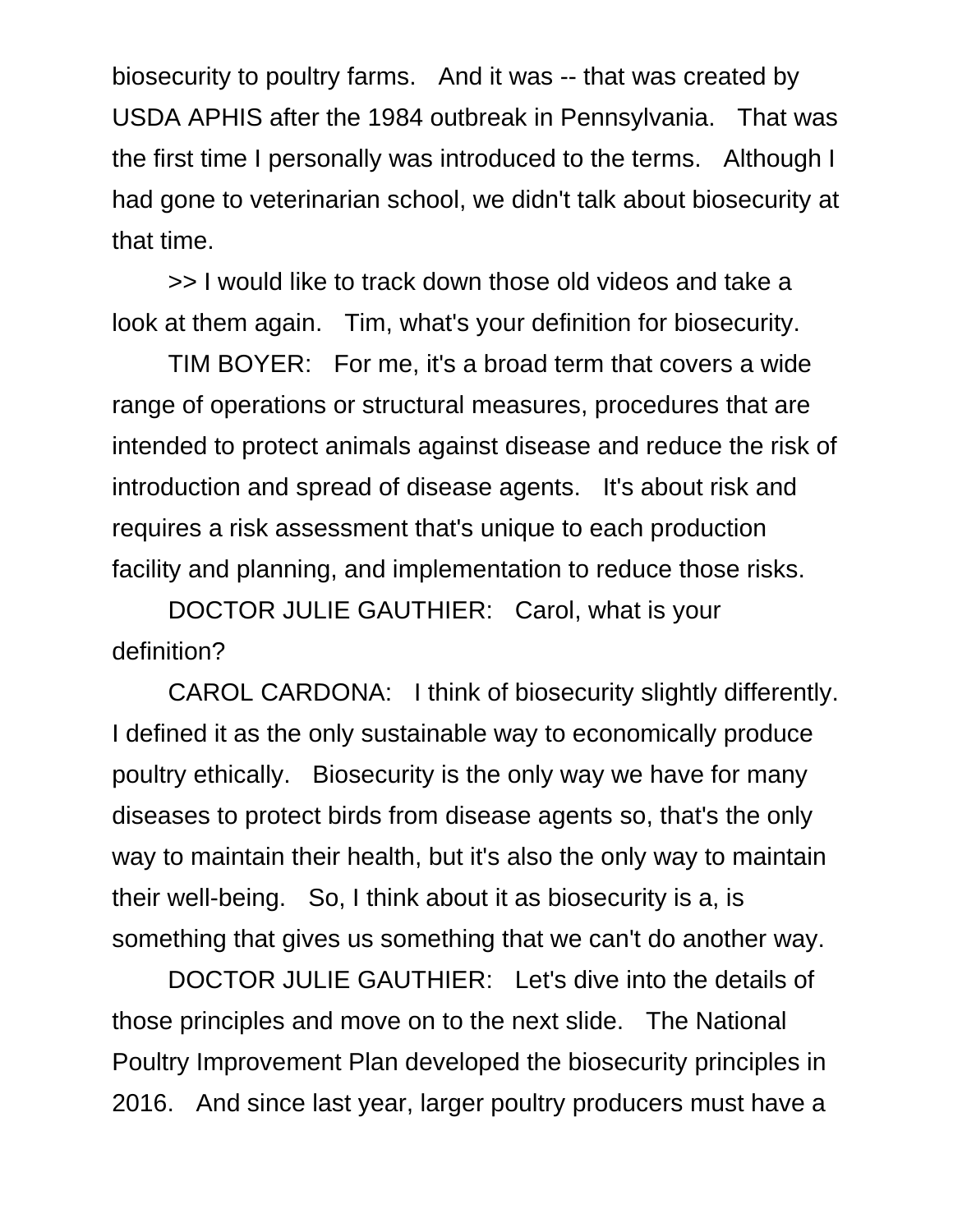biosecurity plan in place that includes each of these principles for them to be eligible for USDA indemnity in the event of a highly pathogenic avian influenza outbreak. Tim, how did NPIP arrive at these 14 biosecurity principles? And why are they considered the minimum measures that all poultry farms should follow.

TIM BOYER: After the 2015 outbreak, there was recognition that there was a gap to effective biosecurity and also there was a need to give government entities better insight into what producers were doing to protect themselves for the purposes of indemnity. So, I think the first step to address that was an effort by the University of Minnesota and Iowa State and APHIS and many others who developed a biosecurity checklist. I think it was based on expert opinion and the epidemiologic experience with past outbreaks. The checklists were reviewed by industry and states, and the NPIP fleshed them out and added an auditing component to it, and those become the 14 biosecurity principles.

The reason they are considered minimum measures, they really describe the elements and categories of information that are needed to have a successful biosecurity program. But they don't provide the specifics for each one. An analogy that I thought was helpful was recipes for cooking. All recipes have minimum requirements to be successful, they need a list of ingredients, the quantities of each ingredient, a list of required equipment. They need to tell you what to do with all the ingredients and what order and for how long. And every recipe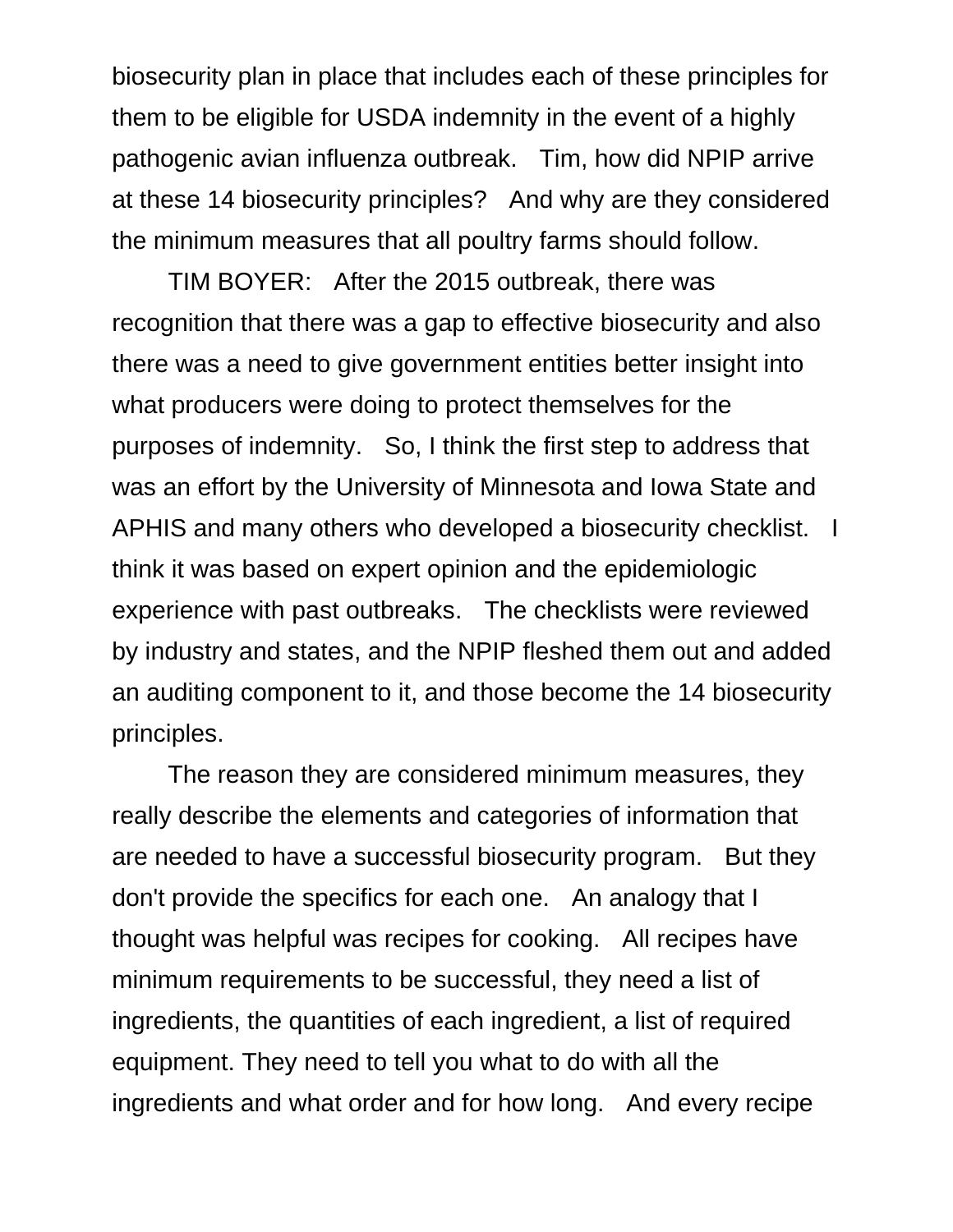needs those things, but the specific elements and the level of detail required are going to be different for baking a cake from scratch versus making toast.

And it's the same for biosecurity programs, all of them need to follow those 14 principles. But the specifics of what is included and how it's implemented are going to vary according to what is appropriate for a particular site or production system. For example, the fifth principle addresses personnel. And it says to describe procedures and biosecurity and personal protective equipment required for a site dedicated personnel and for non-farm personnel. Also, procedures for personnel who have had recent contact with other poultry species, so, for personal protective equipment, that might mean specific clothing and boots, or it might mean building specific clothing and boots. Disposal boots, clothes, masks, maybe a Danish entry system those 14 principles, they don't tell you what you have to include among those things. That's up to you to determine what's appropriate for your system based on your evaluation of risk.

DOCTOR JULIE GAUTHIER: I like your analogy, Tim. It's making me a little hungry. Carol, from your perspective, how did the 14 principles come to be?

CAROL CARDONA: Well, none of these principles are really new with this particular part of NPIP. Many of them are included in other programs, like the salmonella program or the mycoplasma program. These principles are well established. But my perspective, you know, I completely agree with Tim on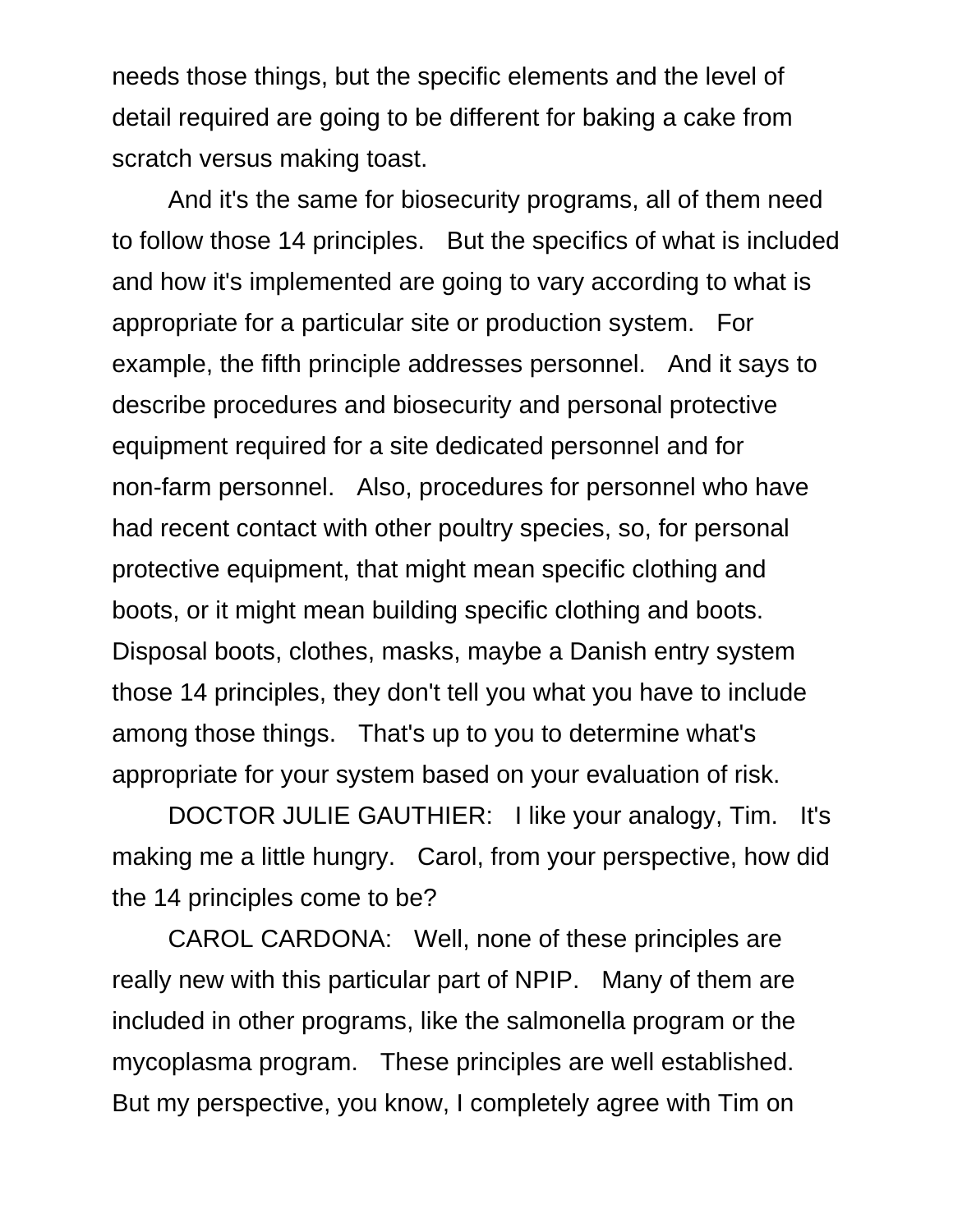this, as to where they actually arose, how they arose. But I think when I look at them, I think that they really represent parts of pathways.

So, if we look at, for example, an avian influenza, we might say wild birds would be the reservoir host or a good source of avian influenza virus, so we can see that we have this number 6 as a listing of wild birds and something that we should have a wild bird control program or exclusion program. And wild birds would, the pathway might be that they could contaminate, come to your farm, and eat spilled feed in your perimeter buffer area, that would be next to the barn, for example. So, you can see that perimeter buffer area control is part of the, is also part of one of the principles, number 4. And then you can see that someone would have to walk through that contamination fecal material from wild birds on the ground and walk into your barn exposing your turkeys or chickens. And so, you can see the line of separation is also a principle, number three.

So, these principles to me represent the various component parts of pathways for how avian influenza or other pathogens might make their way into, onto a farm and into a barn, and thus expose the birds. And so, if any one of these is mitigated, you reduce your chances of being exposed. And if all of those component parts are addressed, you reduce your risk of infection even more.

DOCTOR JULIE GAUTHIER: These principles seem to be good common sense. How do we know they work to prevent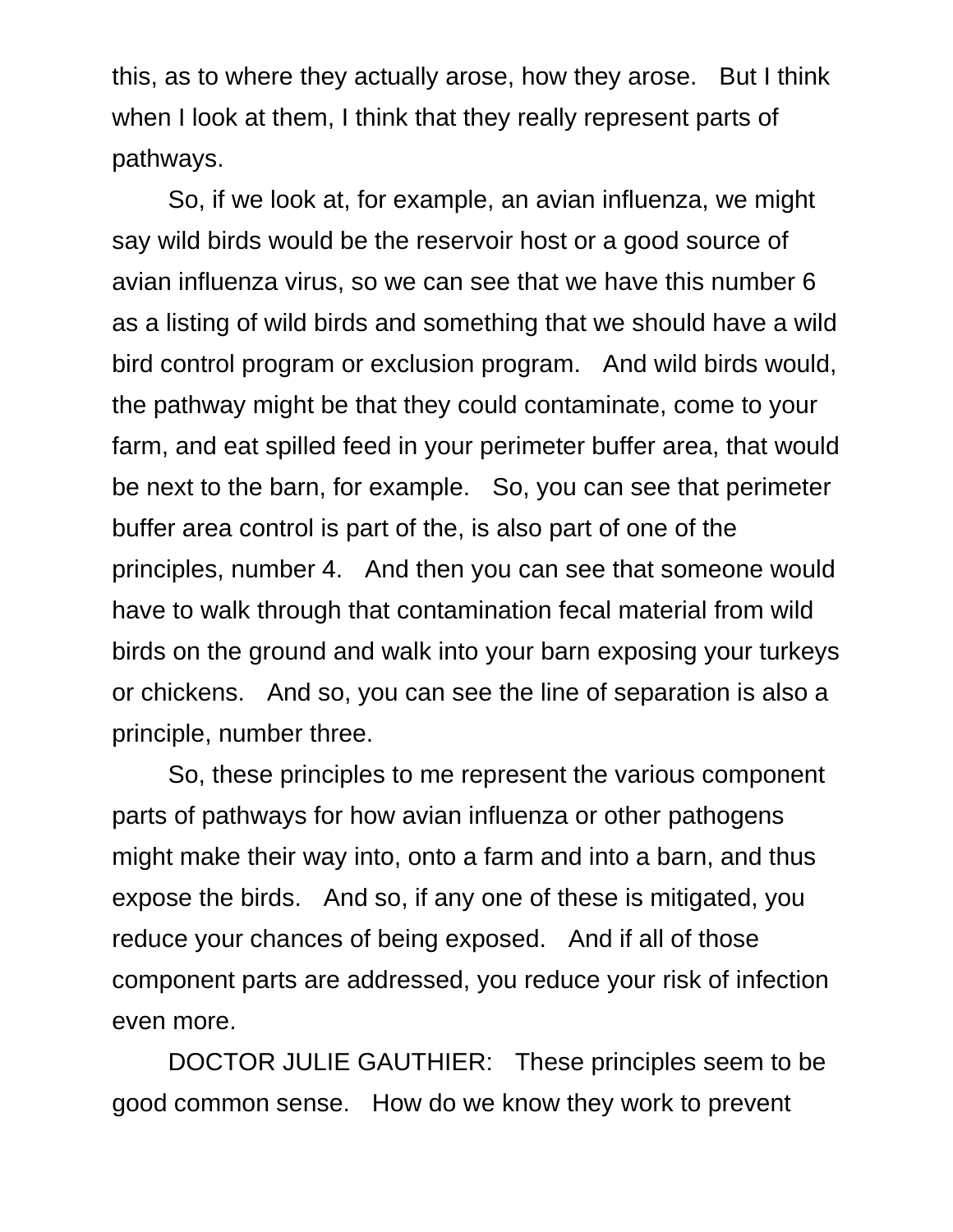spread of avian influenza from farm to farm? Tim, what's the evidence?

TIM BOYER: There's been a lot of work and research providing evidence of the effectiveness of biosecurity. There is a number of epidemiologic studies of avian influenza infection with risk factors related to biosecurity or lack of biosecurity, it's difficult to quantify the effectiveness of biosecurity measures. I was looking at one interesting study recently that looked at the prevalence of diseases in small flocks in California, from that pretty high prevalence. But some biosecurity measures like dedicated footwear and sourcing birds from hatcheries that are NPIP compliant were associated with lower prevalence of some of the pathogens, that's just one example that biosecurity can reduce the risk.

DOCTOR JULIE GAUTHIER: Carol, what else do you have that these principles work?

>> I would go to the risk assessments and the secure poultry supply plan give you a lot of good evidence, hundreds of pages, and hundreds of references of evidence. But in addition to that, we use those citations, we add to that expert interviews, we work with the industry to talk to them about their experiences with biosecurity, and then we use those mitigation measures, and we model what those mitigation outcomes might be in disease transmission. And we see that the flow or the exposure, the movement of infection on the transmission of infection of avian influenza can be stopped by the implementation of specific types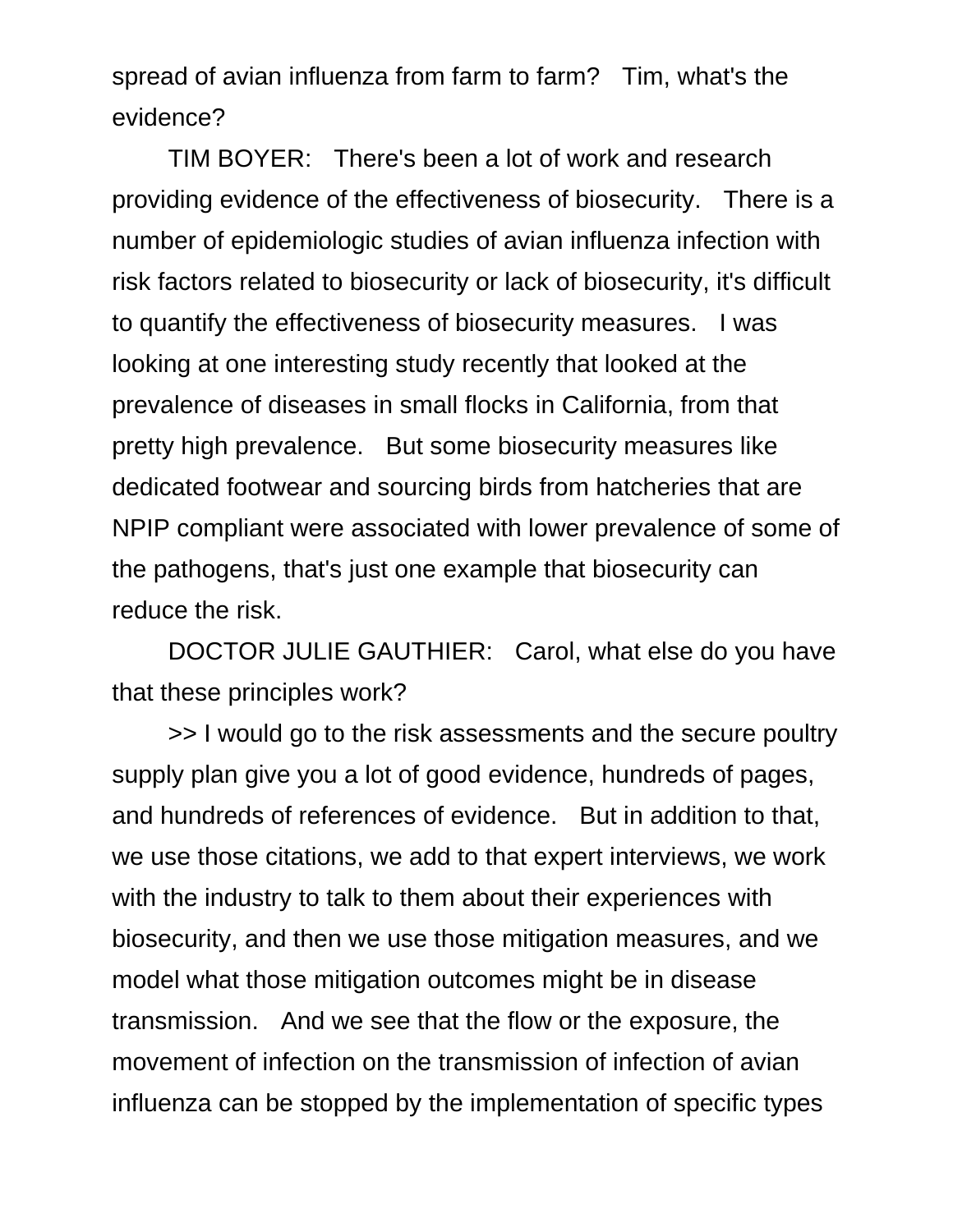of mitigations, because as I said before, it interrupts a pathway. Then we write a guidance about that, and you can -- and then, because we have written those guidances, the industry in outbreaks have put those into use in cooperation with their state permitting authorities. And so, we know that they work because we have seen that product and animals can be moved from not known to be infected premises using this guidance because those principles work.

DOCTOR JULIE GAUTHIER: Thanks. Let's move on to the next slide. And talk about all the biosecurity principles, how they were developed with avian influenza prevention in mind. It covers more than just avian influenza. There are other, maybe more common infectious diseases, that cause serious problems for poultry, such as infectious bronchitis, and -- causing a discharge and respiratory distress in the center image, or Newcastle disease which can cause the nervous systems signs that you see in the image at the bottom. I should point out that avian influenza can cause anomalies, respiratory signs and -- signs and it's not possible to determine the cause without tests.

Tim, how well do the principles apply to preventing other diseases besides avian influenza?

>> The principles are designed for keeping pathogens out in general, not just avian influenza, that just happens to be a challenging pathogen. For example, having measures in place to establish a perimeter buffer area, having procedures for vehicles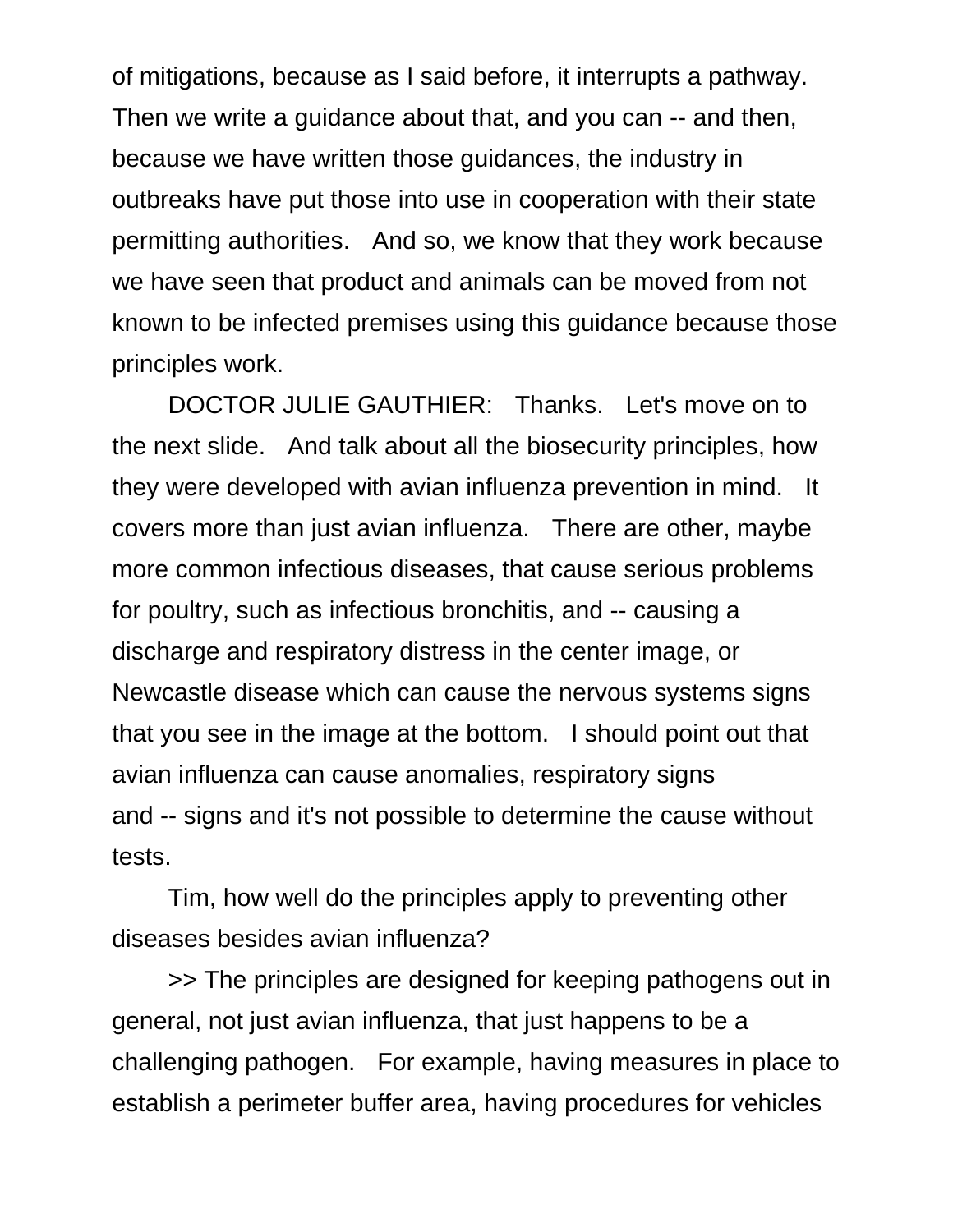and people entering the perimeter buffer area, that should help reduce the risk of avian influenza and other pathogens that persist in the environment and can be spread by fomites. Another is sourcing birds from flocks that are monitored for poultry pathogens according to NPIP guidelines, that will reduce the risk of introducing a number of pathogens to that particular pathway.

>> So, the biosecurity principles are clearly not just for avian influenza. And in what ways does biosecurity contribute to raising healthy poultry in generally Carol?

CAROL CARDONA: There are some other good examples that you have to think about, obviously avian influenza is not the only concern, as you have pointed out. Salmonella is a big food safety concern and can also be a major poultry pathogen. We know that avian influenza has reservoir host in wild aquatic birds, while salmonella has reservoir host in rodents. So rodent control is part of the NPIP plans. In addition, getting your poultry from known sources is another biosecurity principle that helps to prevent the vertical transmission of Salmonella to pults or chicks. In addition, I just want to point out that biosecurity not only helps to limit the spread of the things we can't see, it also can limit the spread of things that we can see. So many of our listeners are probably well familiar with the fact that people tend to build houses next to poultry farms or might build houses or live near places where people have small poultry flocks. And the dogs, cats, all kinds of wandering people can also come on to a poultry farm and cause damage. Dogs in particular can prey on chicken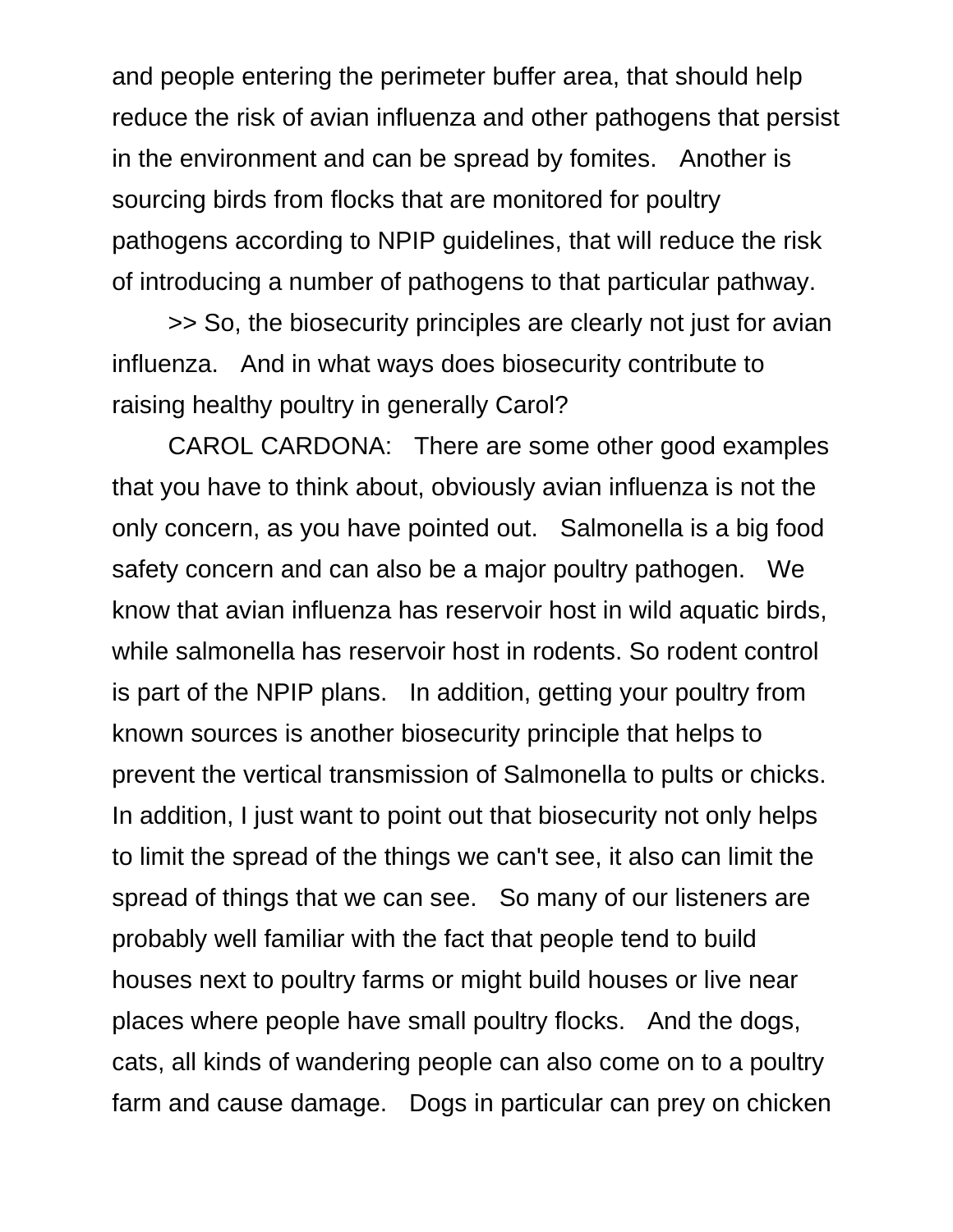flocks and cause a lot of damage. Biosecurity is not just for the things you can't see, also the things that you can.

DOCTOR JULIE GAUTHIER: That's an excellent point and on the next slide, we will talk about how the biosecurity plan is meant to be site specific. And it takes into consideration the physical layout of the farm and how it's managed. There are so many options for biosecurity measures, they can vary greatly in cost and difficulty in implementing them. So, among all those options, how should a producer decide which measures to put in place on a particular farm, and what should a producer focus on? Tim, would you talk about how a producer can choose from the menu of options?

TIM BOYER: Well, like you said, it depends on the specifics of the farm characteristics. What might be right for one farm might not be for the other, the whole point of creating a biosecurity plan is to evaluate and manage risks. These 14 principles are methods for reducing the risks. I guess I would start by thinking about what's my biggest concern. What am I doing now for biosecurity? How do my current practices fit into these 14 principles? And how is my current biosecurity mitigating the risks of the biggest concern? Can I identify any gaps or reasonable measures that would be acceptable to me and my workers that are sustainable that would help close those gaps? For example, are the PPE requirements and procedures for my site, are they adequate? How about for non-farm personnel? How about for non-farm personnel, are there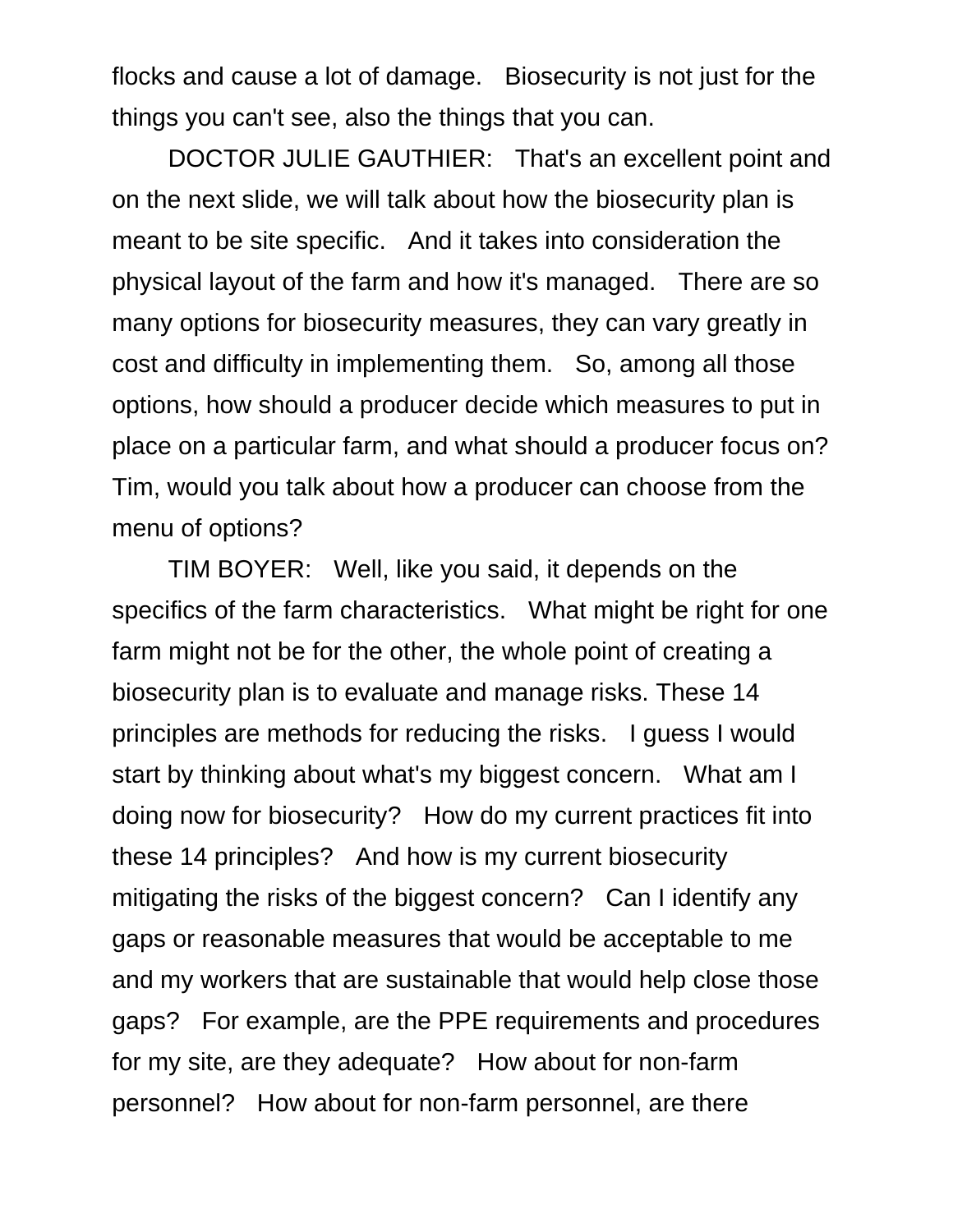changes that we can make to those requirements that will reduce my risk of disease on my farm? The nice thing about these 14 principles is that they allow you to tackle things in bite size pieces so you don't get overwhelmed with thinking about all the ways that disease could enter your farm.

DOCTOR JULIE GAUTHIER: Carol, what is your advice about selecting appropriate measures?

>> I like all the things that Tim said. And I completely agree. I think, you know, acceptable to workers and feasible are really, really critical, and I just want to point out the picture here is something that, you know, we have often thought, or we have, in the past, supported this kind of boot dip approach. So, this is an iodine foot bath. Iodine is, requires about at least 30 seconds to kill about 80 percent of the viruses and bacteria that you might step into, that you might have on your boots and might not want to track into your poultry house, well 80 percent are not good enough for most people. You really have to stand in that iodine foot bath for a good minute if not more. If you think that's simple and easy, just try standing in a bucket of water and see how well your mind doesn't wander and you don't think about other things, and you don't wish like heck you could get out of that bucket. It's not a particularly good barrier. So, I just want to point that out. And I think most of our poultry industry has gone away from using this as a sole barrier to, for footwear. So, you hear people talking about changing boots or using barn specific boots, which is a much more feasible and much more acceptable way to introduce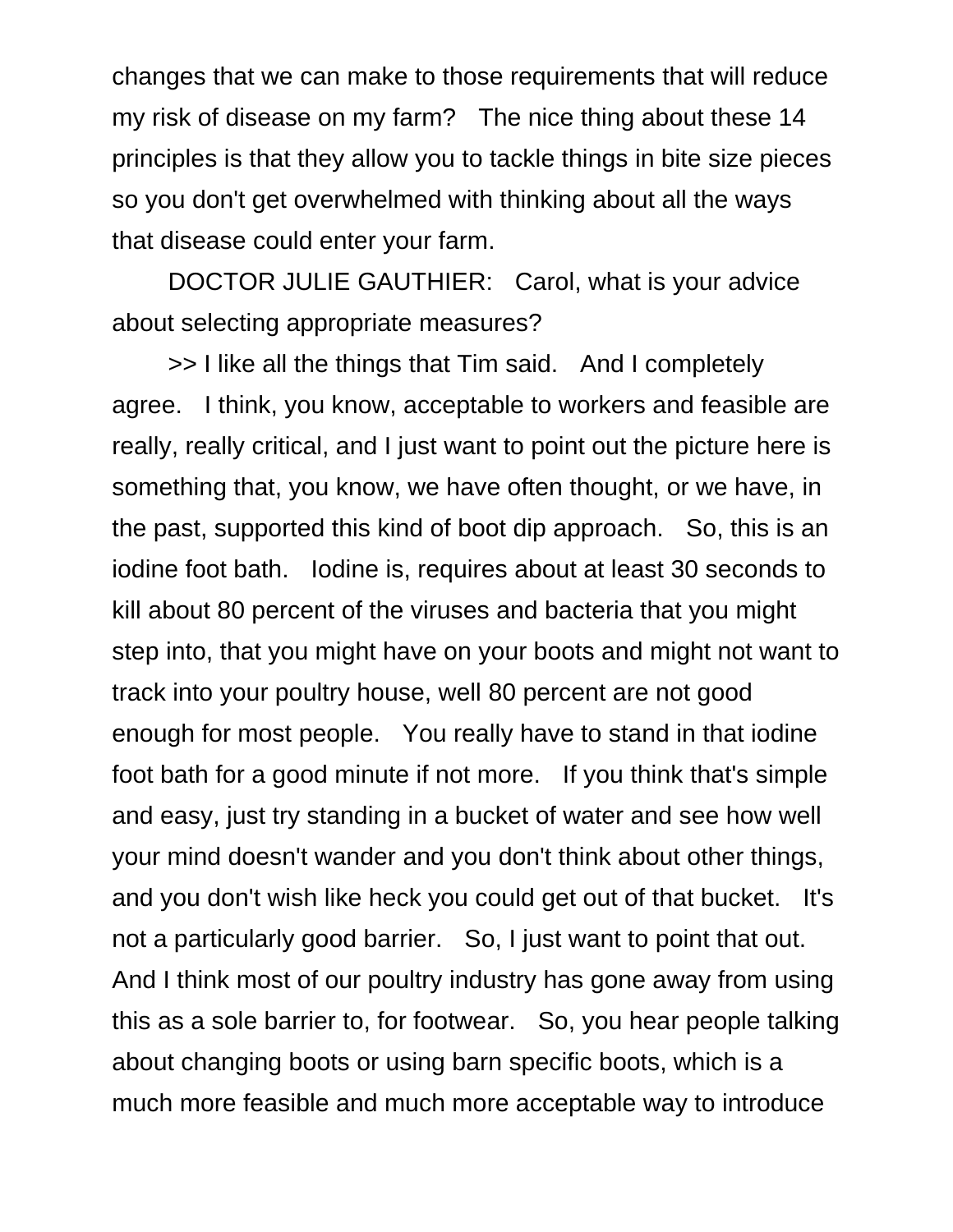workers to the Line of Separation strategies.

DOCTOR JULIE GAUTHIER: That gets me thinking about what other biosecurity measures might seem to make a lot of sense, like a foot bath. But haven't really turned out to be worth it. Tim, can you think of any examples of biosecurity measures that just might not be worth it?

TIM BOYER: Well, the main one that comes to mind for me is the one that Carol just discussed, that's foot baths. Along with the soaking time required, the solution that you use needs to be fresh and changed frequently. There should be no organic material on your boots for it to be able to do its job. So, if you are not going to do those things consistently, then that measure might not be worth it? It could even do more harm than good. So, the measures that aren't worth it are the ones you are not going to do or not going to do correctly.

DOCTOR JULIE GAUTHIER: Good points. Carol, would you like to add to that discussion of items that might not be worth introducing in your plan?

CAROL CARDONA: I guess one of mine is signs. A lot of times we put up a sign outside of the farm to say stop, don't enter. And very, very often they are in English, and whereas the most likely person to enter your farm might be Spanish speaking or might speak some other language. So, it's important to have your signs in probably multiple languages. In addition, I really frankly don't read signs very well if I go through the same door every day.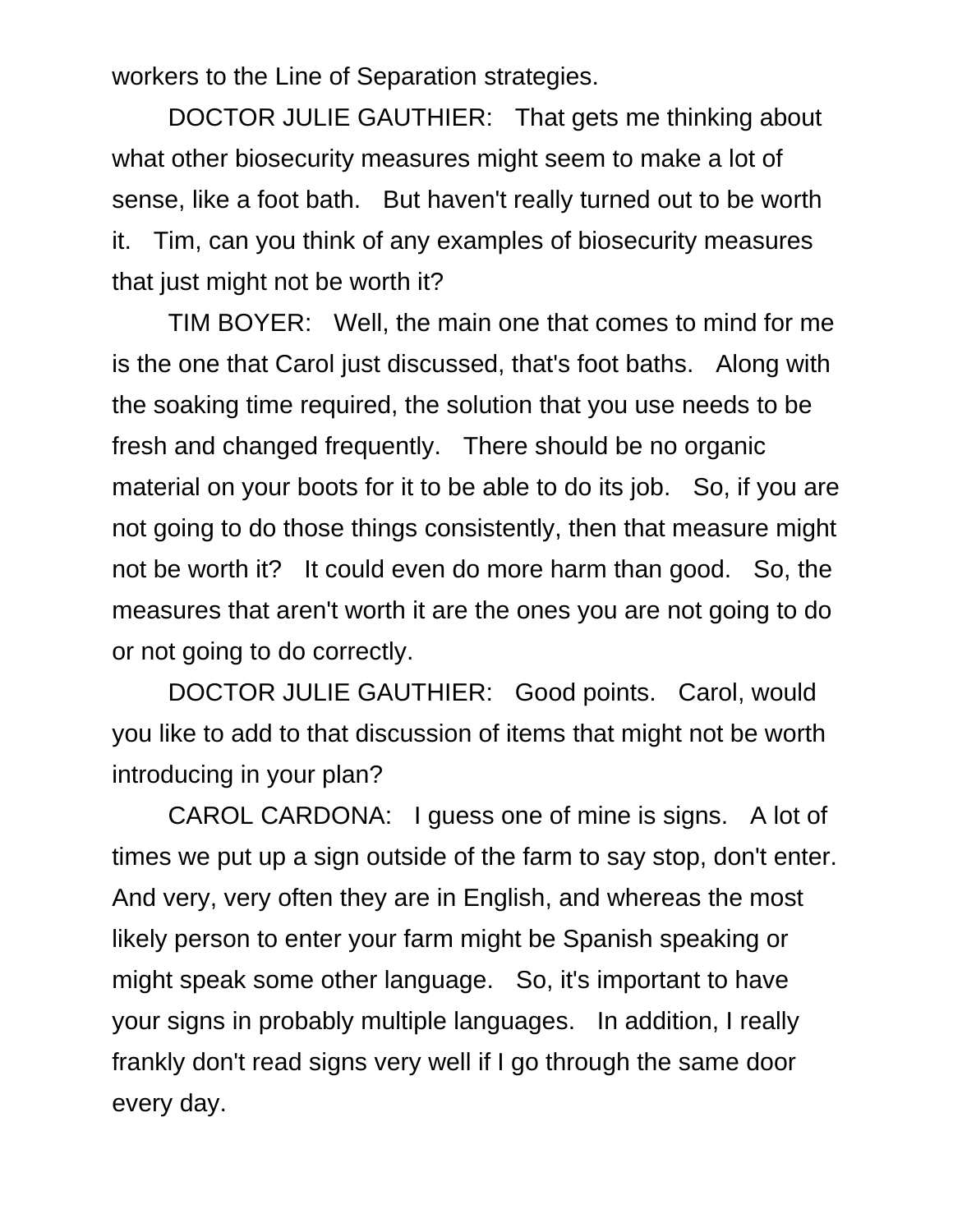So, I think it's important to kind of change those up. If you really want people to pay attention, you have got to think about moving the signs, changing their shape, adding color, whatever it is. So, when things are, you know, that is something that you potentially could do if things, if you are in a dangerous time, really think about freshening up your signs and making them surprising to the people who see them every day. And get workers and visitors and everybody else engaged.

DOCTOR JULIE GAUTHIER: Good tips. The next slide let's move on to talking about risk factors for introducing avian influenza to a poultry farm. And you provided this chart, Carol. I found it very helpful to illustrate the importance of the different categories of biosecurity measures. Could you describe the chart and tell me what -- what does the size of the pie pieces indicate?

CAROL CARDONA: This chart is derived from a risk assessment, and actually it summarizes multiple risk assessments. And it's the mitigation measures that provide the greatest impact on transmission. So, we are turning our risk assessment inside out and making it into a biosecurity sort of weighted chart. So, the size of the pie chart indicates the amount of impact that that measure had on preventing the transmission of infection.

So, for example, if we look at the strict line of separation enforcement with PPE, that had, that was, I think 22 percent impact -- or, no, 15 percent impact on our, on the spread of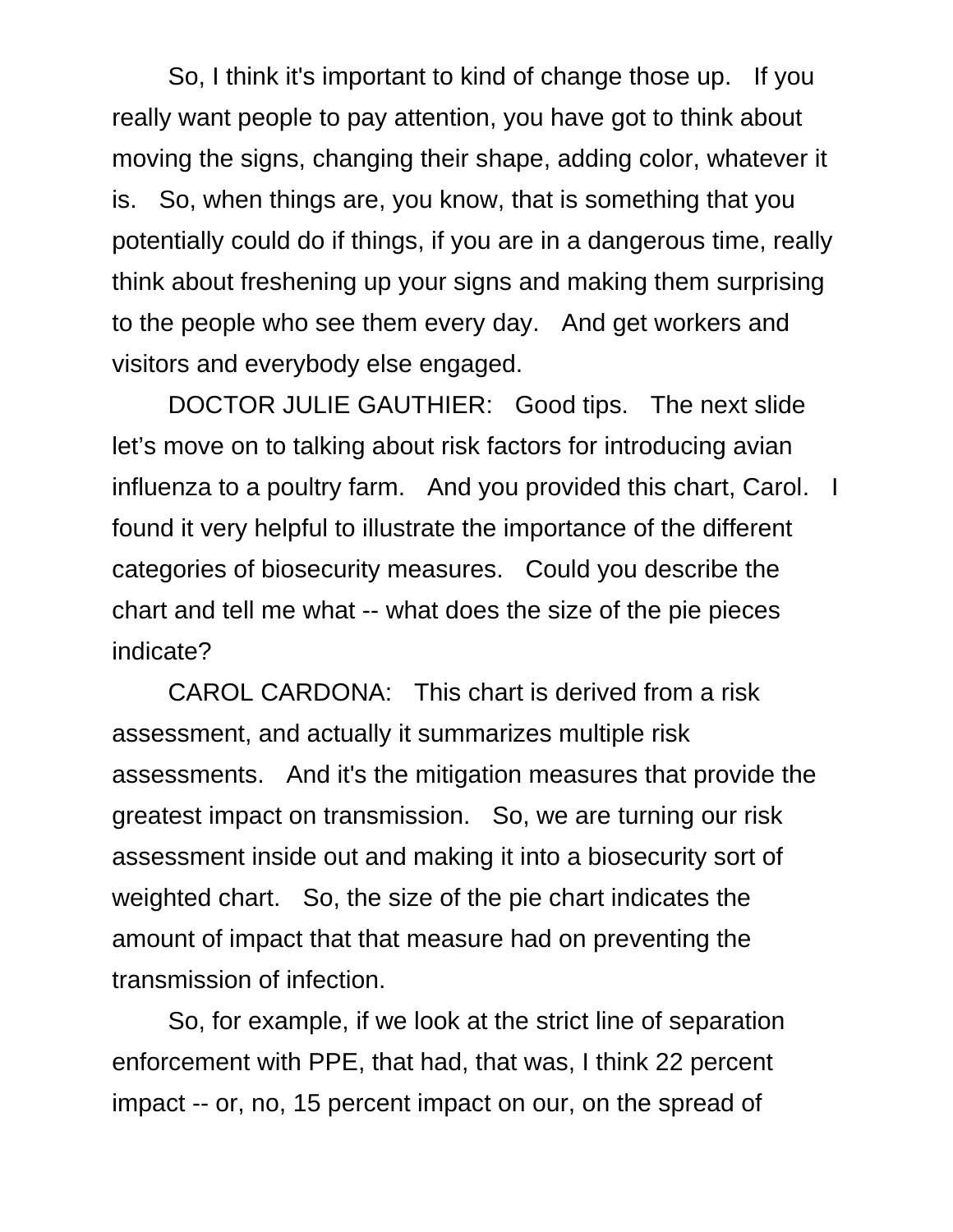infection. Whereas feed truck restrictions had less than 5 percent impact on the transmission of avian influenza.

>> Tim, can you comment about how well these categories align with the risk factors identified in your research, and can you tell us how some of these categories are related and might overlap?

TIM BOYER: Yeah, many of these categories have been identified as risk factors in the epidemiologic work that we have done here over the past several years. There's some overlap between those different outbreaks, but they also each identified risk factors unique to each situation in that reflects that that risk is contact specific. It can vary according to the type of production system, the part of the country where the farms are located, the virus strain. But a lot of risk factors identified in those studies, they fall under perimeter buffer area enforcement, since that's the first line of defense. Multiple studies have identified vehicles or personnel coming close to the barns that haven't followed bio secure entry procedures, factors related to strict line separation have been identified, things like having a hard surface entry pad that is clean and disinfected has been found to be protective and an expert study found barn enclosure defects as a risk factor which also falls under that category and that study also identified shared equipment and vehicles, inadequate visitor restrictions, so procedures have been identified. Downtime for employees, bird proof confinement have come up in some studies and bio secure dead bird disposal has been identified multiple times as has bio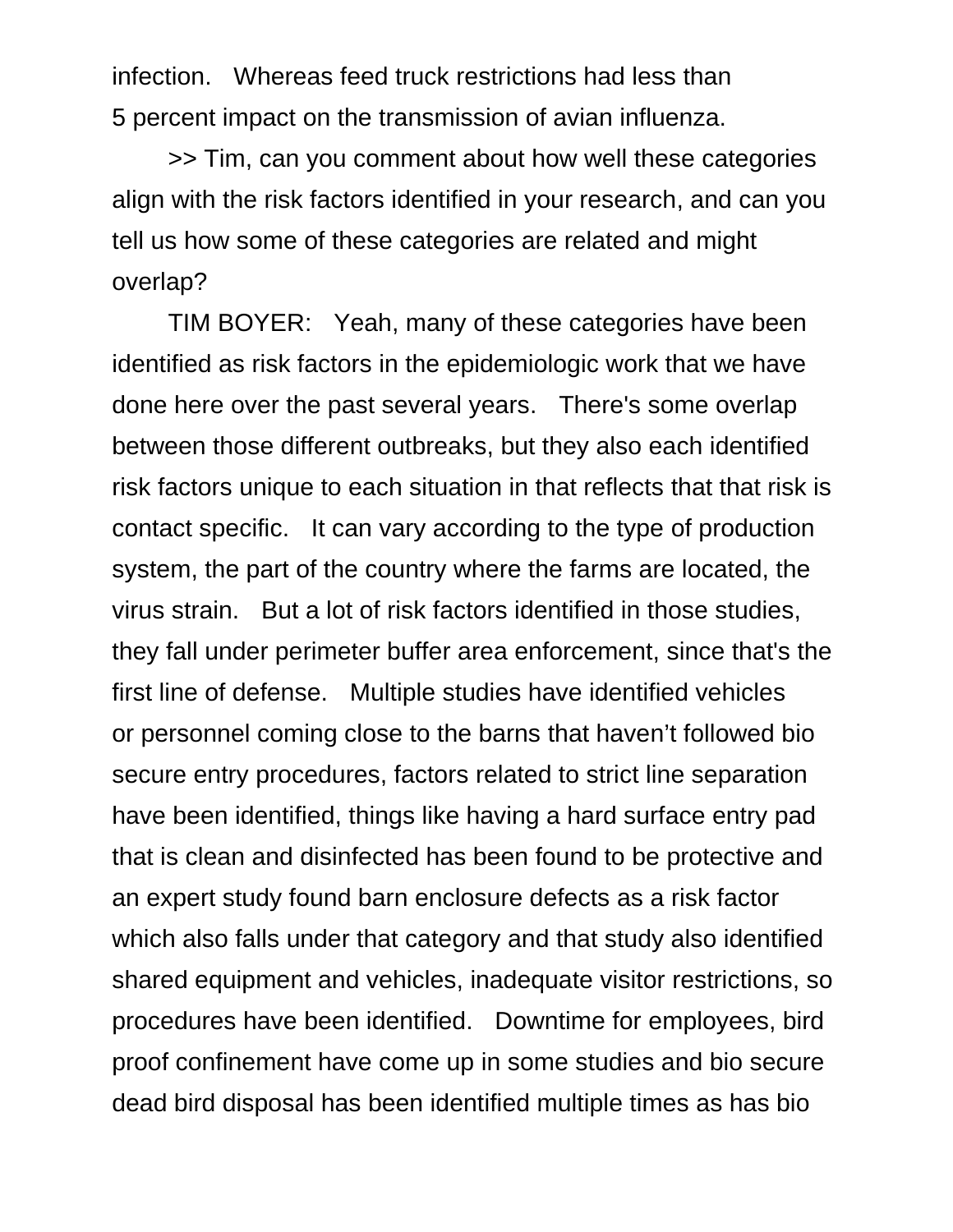secure garbage management. Some of these things that come up repeatedly and relates to where the virus is on the farm. It's in infected birds, it is in dead birds and some of these things that come up repeatedly are related to business operations that have to happen and can't go away completely, you can't keep everyone out of the barn, but you can do things to mitigate these factors and reduce the risk of disease coming on to your farm. And these are not all independent from each other, bio secure dead bird disposal, truck and driver biosecurity, visitor restrictions, they all fall under strict perimeter buffer area enforcement, bird proof confinement, and showering and changing clothes those fall under strict Line of Separation enforcement with PPE. So, if you have strict perimeter buffer area enforcement, entry is limited to clearly identified access points, marked with signs non-essential vehicles aren't entering into the perimeter buffer area, employees, visitors, truck drivers service personnel are trained and screened and understand the procedures to follow entering that area, you really are addressing multiple risk categories.

DOCTOR JULIE GAUTHIER: So, let's dig a bit more into research and talk about what did we learn from the largest U.S. outbreak of avian influenza back in 2015, and tell us about the differences between farms that became infected and those that didn't?

TIM BOYER: During that outbreak, APHIS conducted what they call a case-controlled study during that outbreak where they interviewed participants where from infected premises and from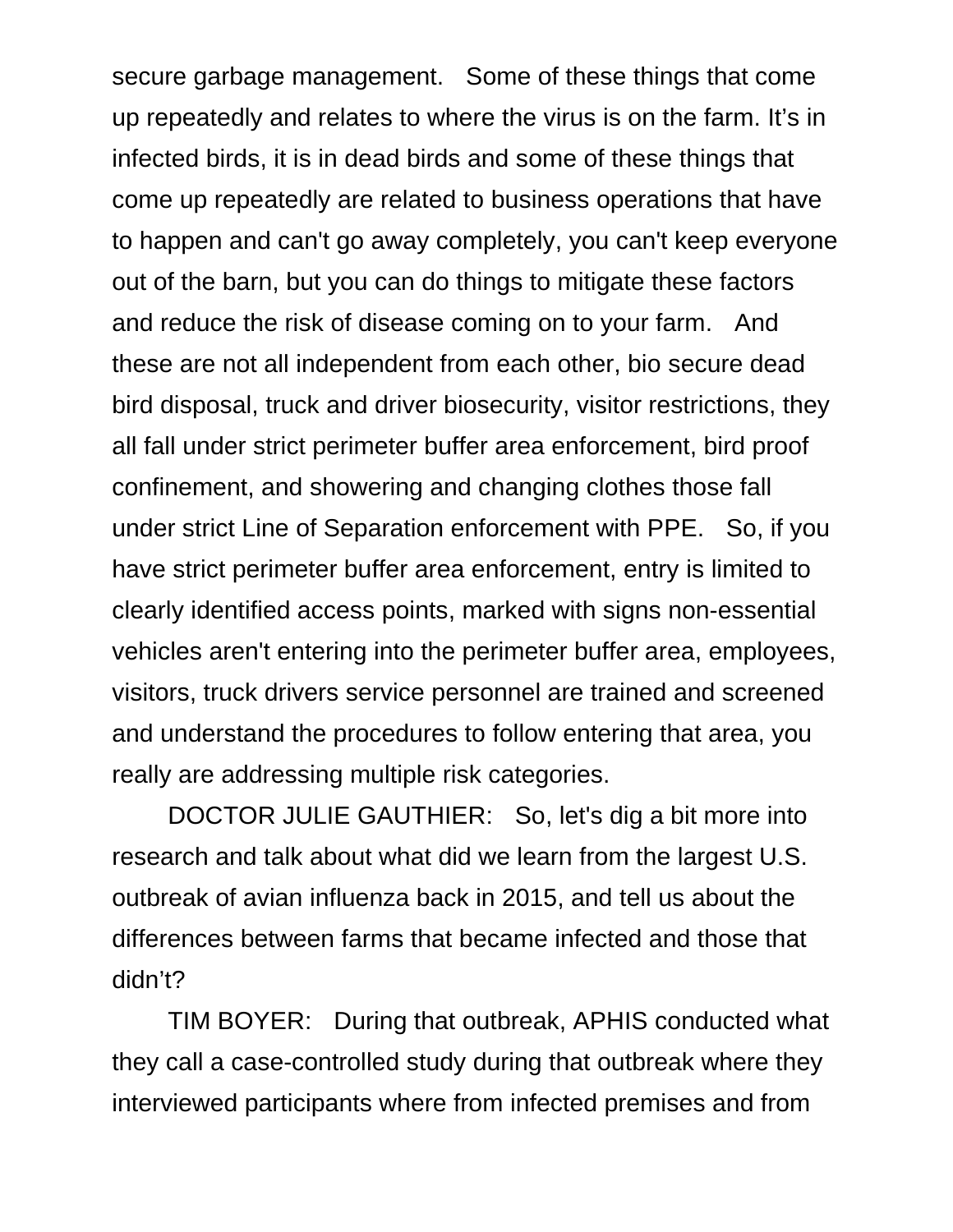non-infected premises that were in the same geographic area. They asked many, many questions related to premises characteristics, farm and barn infrastructure, environmental factors, like wildlife, things related to service personnel and vehicle and equipment. Other barn level and farm level biosecurity procedures, and what they found was that rendering trucks and garbage trucks coming near barns and company service personnel visiting in the previous 14 days were risk factors for disease spread. Having visitors change clothes was protective, and that may be an indicator of just generally heightened attention to human cause risk pathways, because the required change of clothing are more likely to require other visitor related action. The most important risk factor was being located within 10 kilometers of an infected premises in the study and that gets to the height and risk of where HPI is known to be in the area and the need to be especially diligent about biosecurity in those situations. So those were the biggest ones that showed up in the final statistical analysis, there were a lot of interesting results in the study that describe differences in biosecurity practices between the case and the control farms. Those can help inform biosecurity planning, for example, a much higher percentage of control farms had hard surface entry pads that were cleaned and disinfected than case farms. And one counter intuitive result was in there was the higher percentage, more than twice as many than the case farms to the control farms. Sometimes weird results like that lead to new insights. So, was it something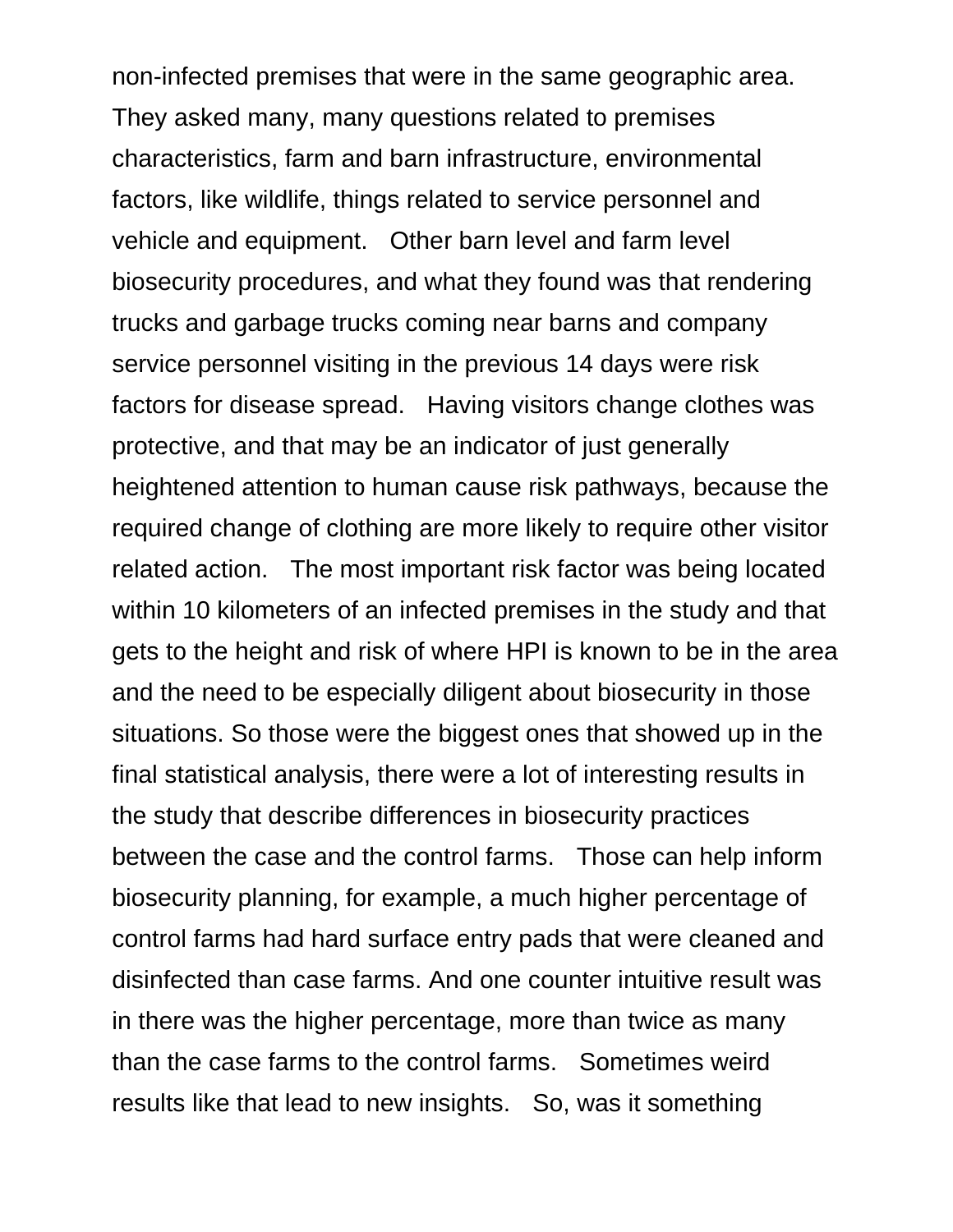related to the shower issue, was it a compliance issue? But you know showering in your biosecurity plan is one thing, but actually doing it is another.

DOCTOR JULIE GAUTHIER: That's an excellent point. Carol, what do you consider to be the important lessons that we learned from studying, we went from studying the 2015 outbreak?

CAROL CARDONA: Well, I think it's important to remember that this was about the 2015 outbreak. So, you know, I guess I would ask Tim about why, how this might, you know, if he thinks this would apply to the next outbreak. We don't know when or where that would happen. Do you think it would?

TIM BOYER: Well, no, I think it's the reason why we keep doing epidemiologic investigations every time there's a high path avian influenza outbreak. Sometimes the situations can be different with every outbreak and every virus, we do see overlap. We do see some risk factors that come up repeatedly, and others tend to be unique to particular outbreaks. Some of these things we saw in this case control study from 2015. Maybe wouldn't be totally relevant in the next outbreak. This case control study took place only in -- operations, so would apply to other production types and for outbreaks that happen in other parts of the country. I think there are some messages in there that are pretty fundamental and would apply generally, and other things that maybe wouldn't.

DOCTOR JULIE GAUTHIER: So, the next slide, we have got a -- I pulled down a few other pie pieces because this was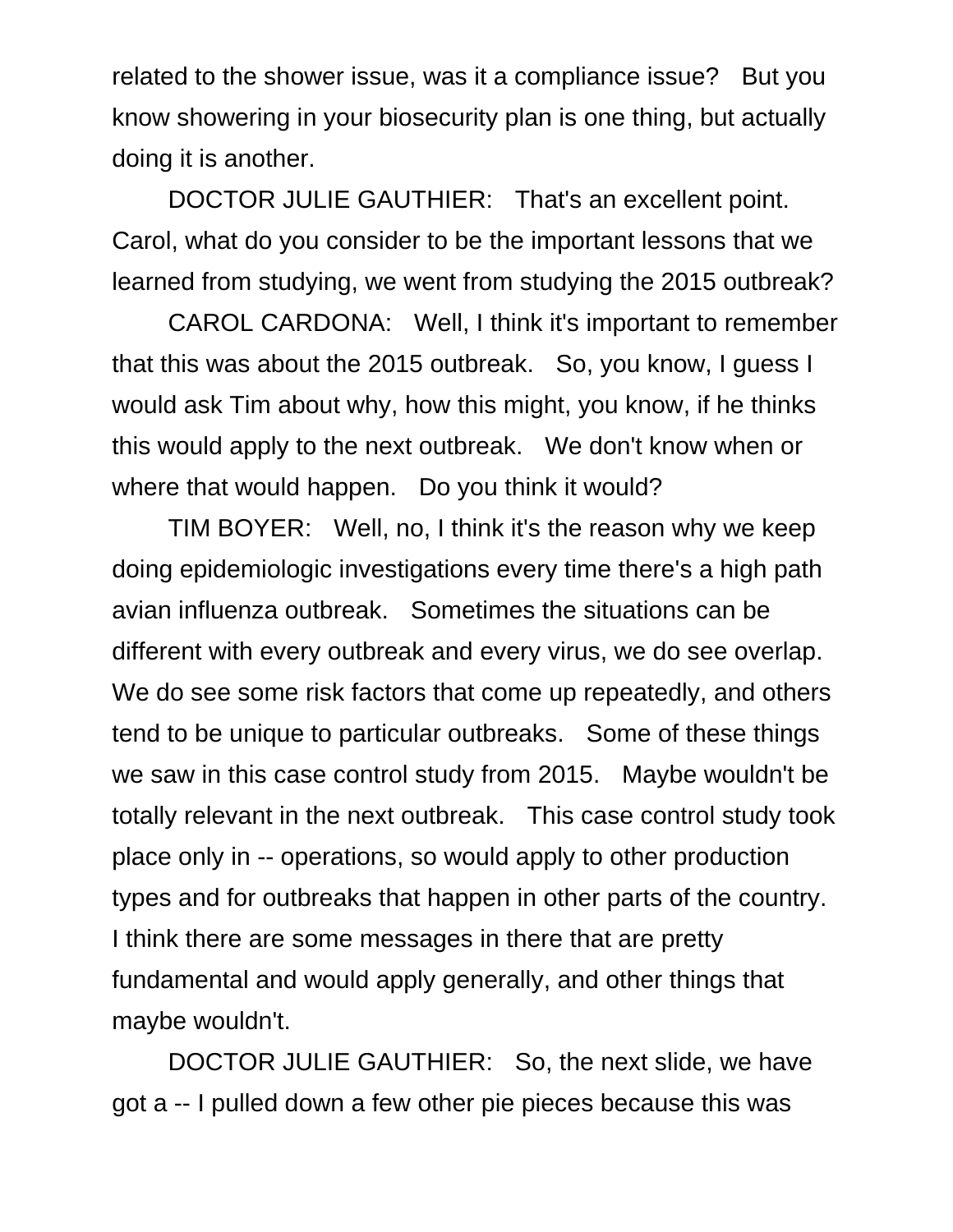striking to me. These four measures on the right-hand side of the pie, they can control -- you deal with these, you control nearly half of the risk to the flock. Carol, what is your message to producers about that half of this pie?

CAROL CARDONA: I think you are exactly right, Julie. I think the importance of these four measures are that they really do represent sort of the first line of defense, the perimeter buffer area, and the last line of defense, the strict line of separation enforcement. And those two, you know, along with the other four -- the other -- these four criteria are also controlled by the producer at the local level, by the farmer, the rancher, that every, you know, the person who is on the farm can control these things, these are not things that come from outside of his control. So wild birds, you know, rodents, these are all things that he can control, and therefore, can -- are best, some of our best defenses against disease.

DOCTOR JULIE GAUTHIER: Tim, will you comment about the importance of addressing these four areas of concern?

TIM BOYER: Well, perimeter buffer area is the first line of defense, and the Line of Separation is the last line of defense. We have already talked about how they can overlap and include a lot of other risk factors, so they are very important. Visitors can potentially be -- vulnerability if they don't understand or follow biosecurity procedures, and equipment can serve as a means of disease spread. When you have measures in place to restrict shares as much as possible and correct other procedures.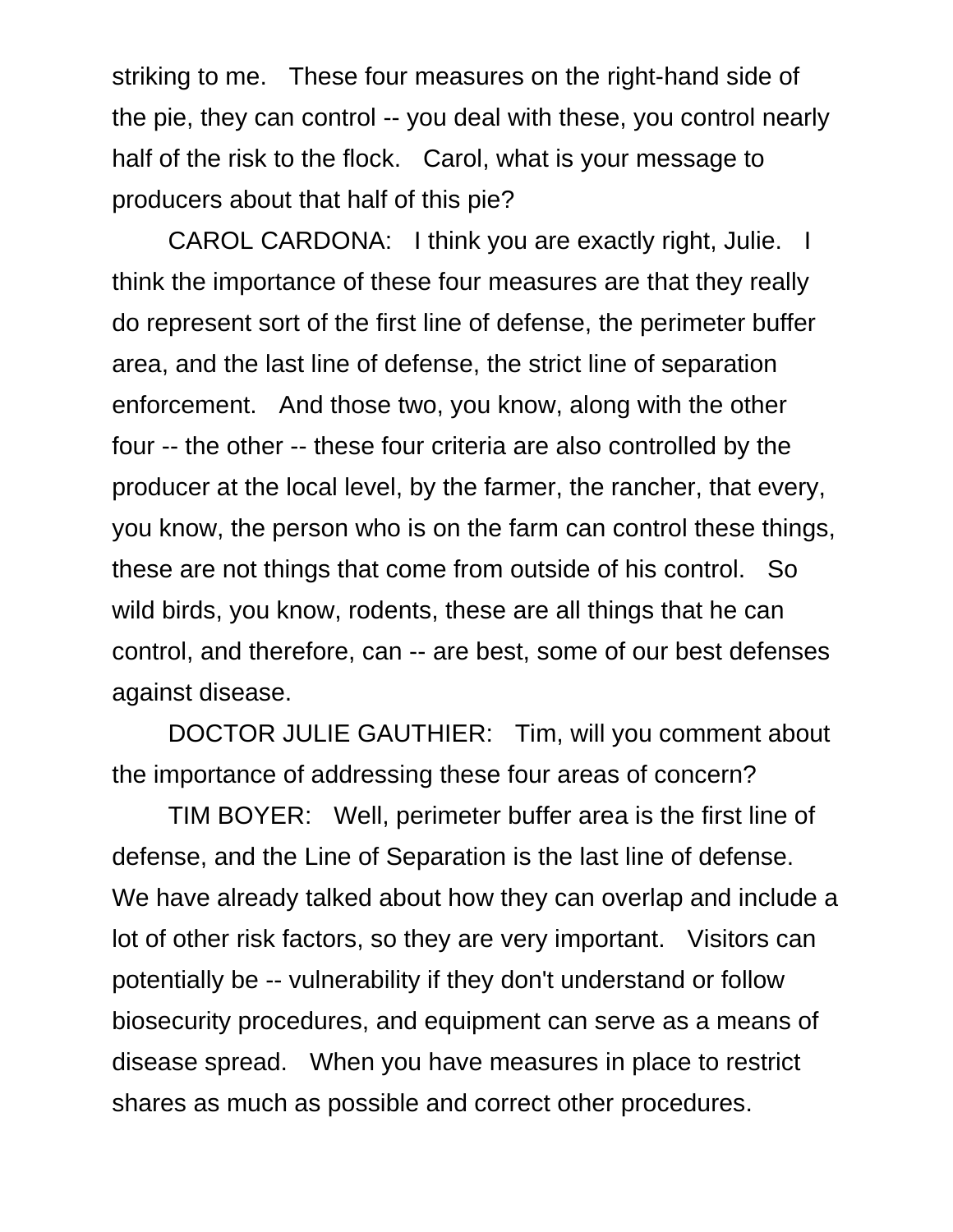DOCTOR JULIE GAUTHIER: The next slide, we have been talking mostly about everyday biosecurity. So, let's turn the conversation to riskier times and places. The risk of avian influenza introduction increases at a time when wild birds carrying influenza congregate near poultry farms that share services with other farms is infected.

I will ask you first, Carol, what is the difference between biosecurity in peace time when no detections have been made?

CAROL CARDONA: The difference is the amount of virus that's out there. If you think about normal times, maybe you have a hundred virus particles that are on your person and could make it across your biosecurity mitigations. If you are 99 percent effective, then what -- you might be able -- one single variant might make it through. And that's not enough to infect the bird.

On the other hand, if you have a hundred billion virus particles in the environment and on the person that might be coming through your Danish entry, and they are 99 percent effective in eliminating those, you still have a billion virus particles that can make it into the farm. And that's certainly enough to infect a flock of birds. The risk is about the amounts of virus that's out there or the amount of bacteria that's out there and therefore the need for precision and more effective measures at eliminating those virus particles. I just want to mention here something from the previous slide on showers. You might think about including showers at a time when things are really risky. And they can be very effective, although Doctor Boyer's study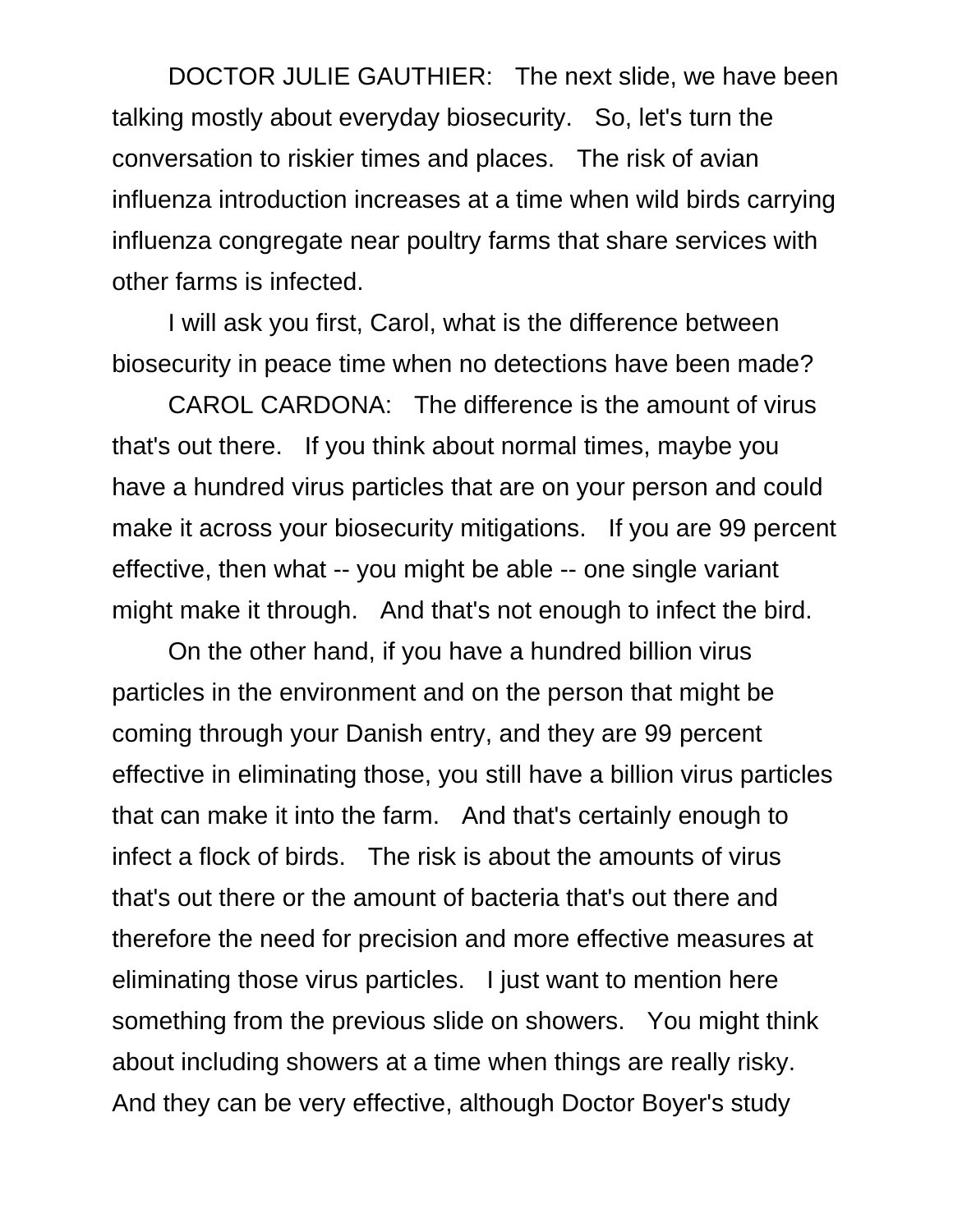shows that they were counter intuitively not as effective. And I think when you do take on showers, they have the potential to really help, but you have got to take a big bite and really make sure you are including scheduling, including people to take care of the showers. You make sure that you have enough shower capacity to handle surges in people, so when crews come through, you have got a lot more people coming on to a farm or into a barn than you do in normal times. All of those things, I think, you have to go and look at your biosecurity system and make sure that you have considered the contingencies that can cause breakdown, and that's especially true with showers.

DOCTOR JULIE GAUTHIER: Tim, what do you think?

TIM BOYER: Those are great. I think the 14 biosecurity principles are meant to apply to poultry facilities during routine operations during peace time, as you said, and they are aimed at mitigating the common pathogens. During high-risk times, they would really need to be reevaluated, making sure you are doing what you say you are going to do and think about maybe additional things that need to be done during high-risk times. Along with those things, there may be heightened measures, target on certain pathways, but the virus can get into an affected farm during outbreak. If it's circulated and you find yourself in an affected zone, because you are close by to an infected premises, there are other things that you might be required to do to obtain a movement permit. There's a measure called the pre movement isolation period, that's a period of time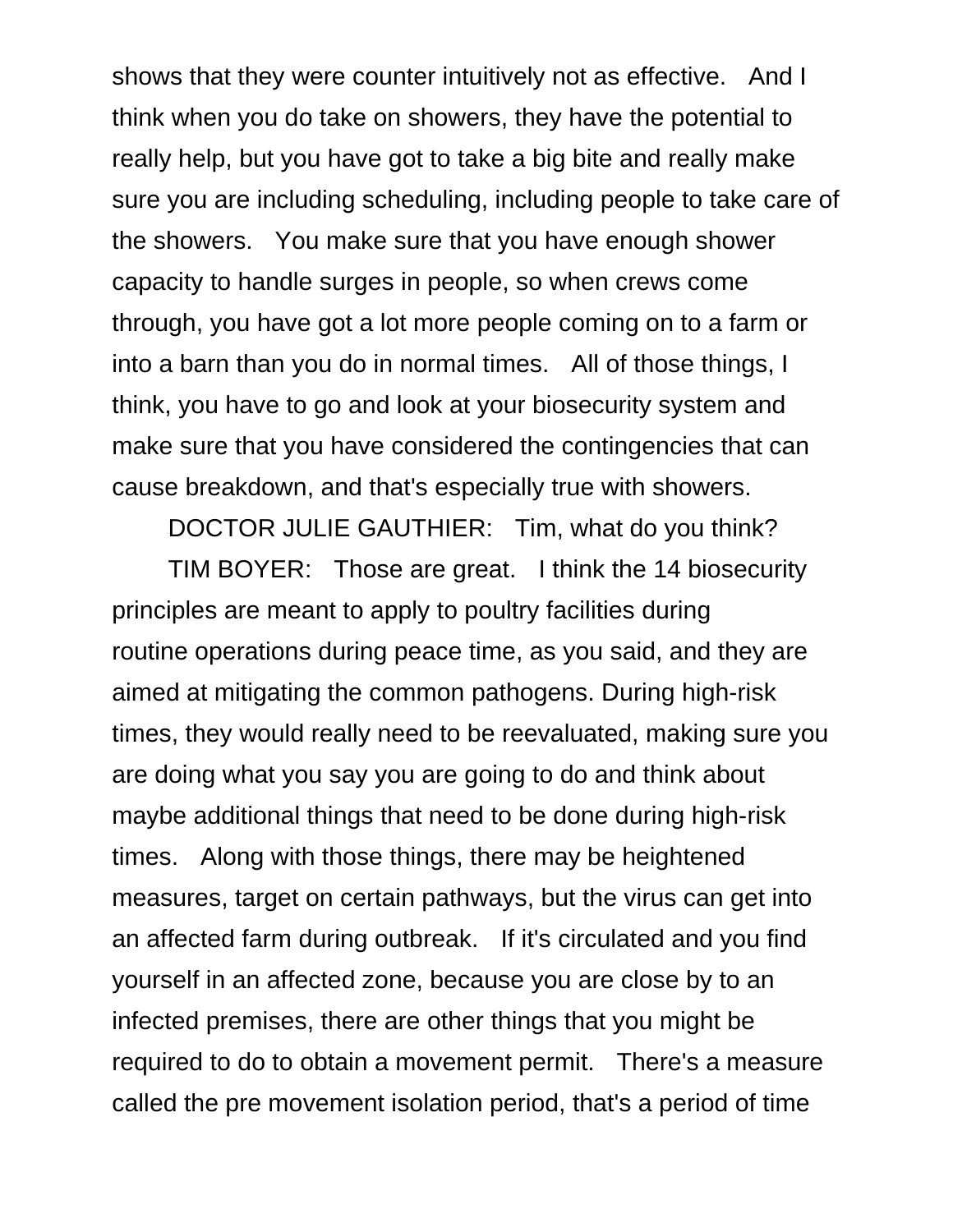when there's heightened biosecurity and only critical operations are allowed onsite. During normal times your plan may have requirement for vaccination crews that will wear boots and clothes and properly cross the Line of Separation. During the premovement isolation period, no crews would be allowed to visit the farm for at least five days prior to movement. So, its revisiting and reevaluating your biosecurity plan and considering things that might need to be done differently during periods of risk.

DOCTOR JULIE GAUTHIER: Thanks. Let's move on to -- we touched on compliance a couple of times, and the next slide, let's get into that in more detail. How well everyone who enters the farm sticks to the rules of the biosecurity plan, and research has shown that people carry out biosecurity measures in the papers that I have seen, and this accounts for poultry premises even hospitals that people carrying out the biosecurity measures generally do it right about half the time, maybe less. So, what are the ways that have been shown to be helpful in increasing compliance with biosecurity measures making sure that everyone on the farm follows the rules all the time, Tim?

TIM BOYER: Compliance is tough. Biosecurity can be inconvenient. There is some research that shows that observation, things like presence of a visible camera at a barn entrance can help improve compliance over the short term, but that compliance still declined over time, even with that measure present.

I think it really just comes down to developing a culture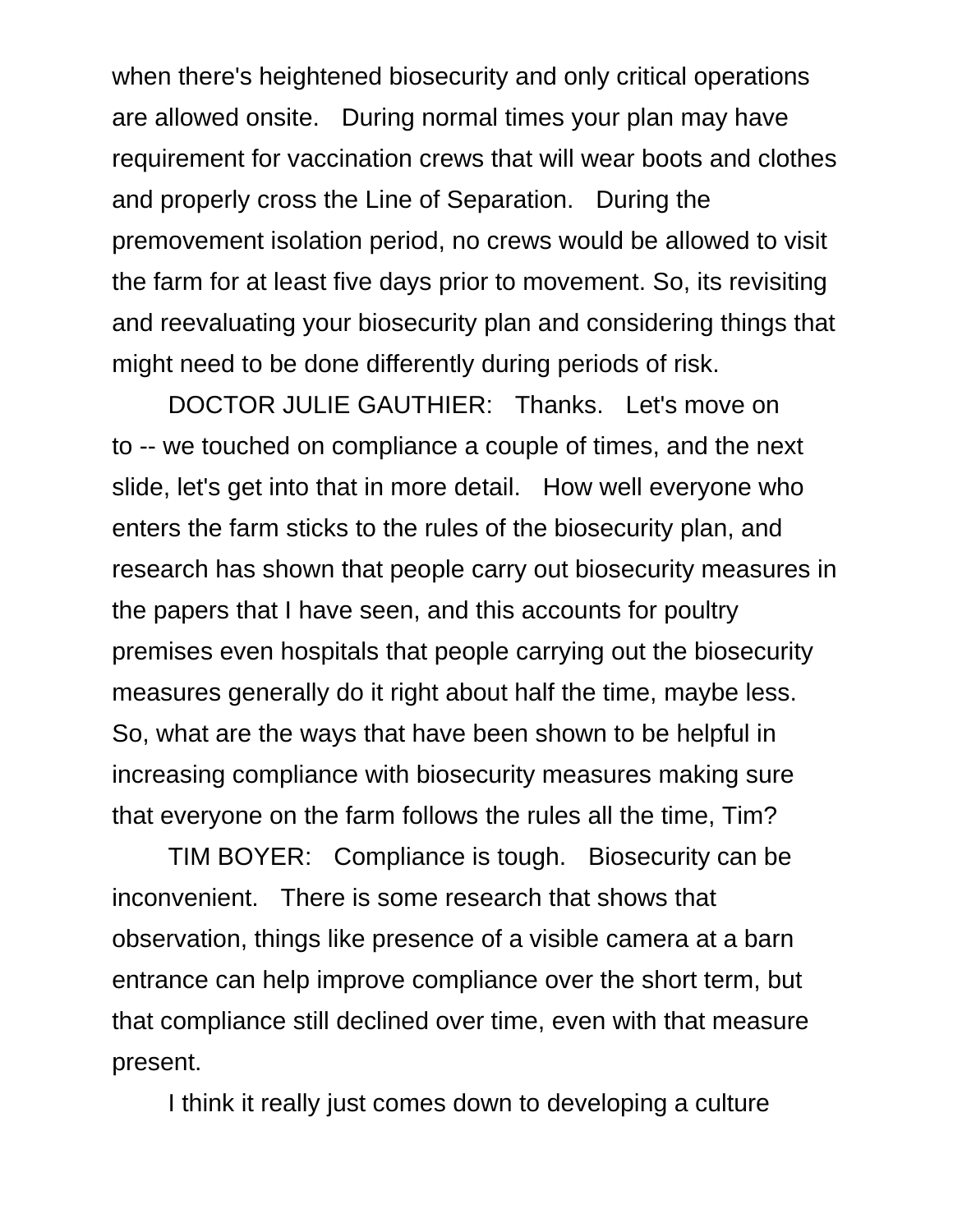within your production system that involves education, repeated education, revisiting these concepts with your employees, because employee turnover is an issue. And gaining employee buy in. Compliance depends on understanding in describing why these procedures are important and making sure your employees really get that. And doing things to minimize inconvenience, things like providing choices for footwear and clothing and emphasize comforts and safety, if you are requiring showering, having clean showers and a nice environment for doing that, can help. Getting feedback on what is happening versus what is written in your biosecurity plan is what is important, what is happening is anonymous for getting feedback needed. Making sure that you are consistent, and everybody is following the same procedures, your visitors, contractors, the employees, the managers, everybody should be doing the same thing to get a culture of biosecurity.

DOCTOR JULIE GAUTHIER: And Carol, would you like to weigh in on that? How can we increase compliance?

CAROL CARDONA: Yeah, I agree with Tim. I think I would add, you know, an audit, especially an educational audit where someone can come out and look at your farm and see where the problems might be. This -- in this barn, in this picture is clearly a problem. But my guess is lots of people have seen this and have walked right past it, because they have gotten used to it. Sometimes someone who is an outsider can provide really good, pointed comments about what you are not seeing anymore.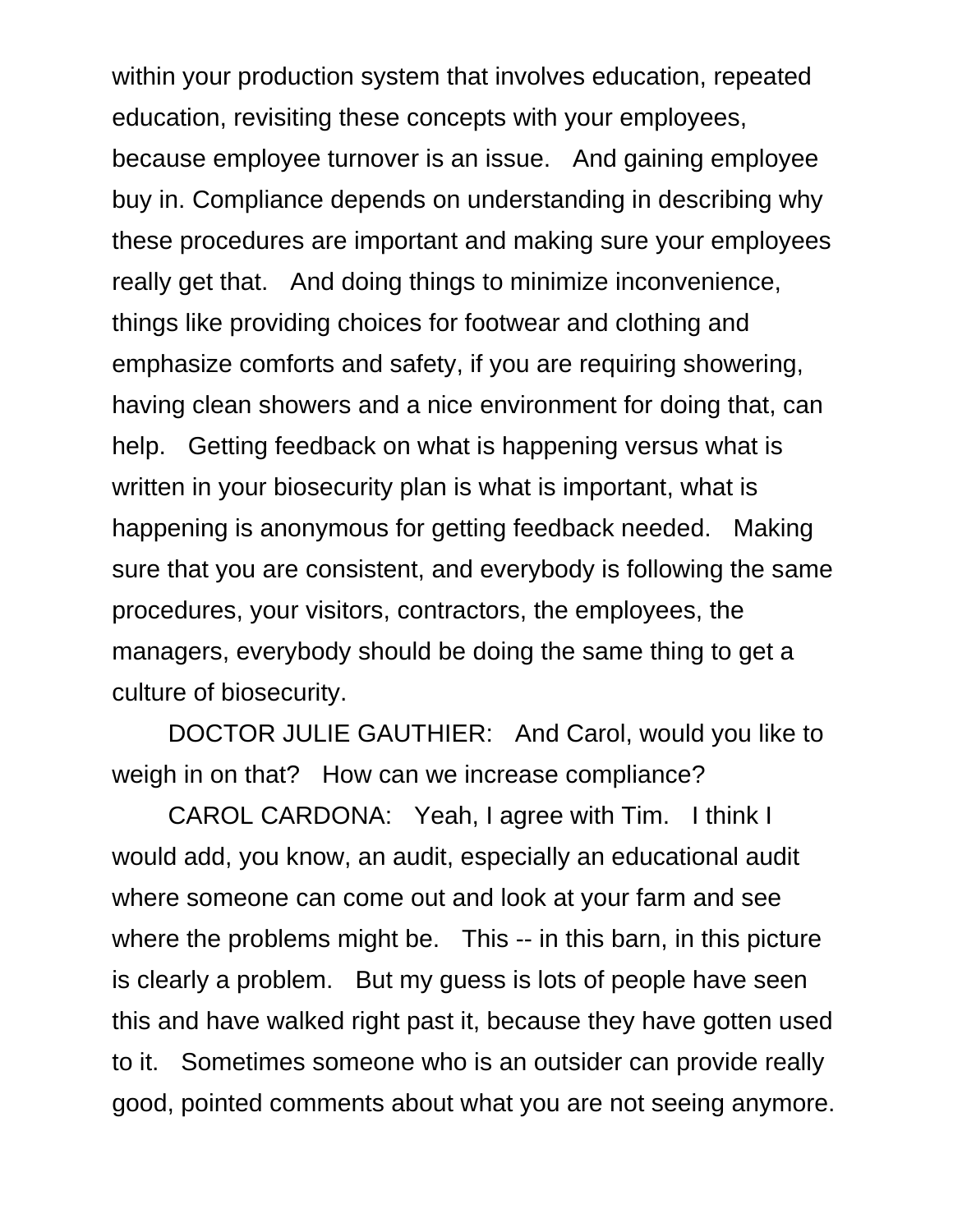And I think that's always important. And then I would agree, I think the most important reason for a lack of compliance is really that people, you know, call it cognitive dissonance, but seeing the veterinarian come to the farm, this person in authority with knowledge, not entering the barn following the same procedures that workers are asked to follow, or the owner of the farm or anyone else. Every single person who comes on that farm has to follow the same procedure. One of the better ways to do that is making sure that someone who is new to the farm is always followed. There should be an escort for that person to help them through the biosecurity -- those things like Line of Separation procedures.

DOCTOR JULIE GAUTHIER: Thanks. And next slide, please. Where can producers go to get help in assessing their site-specific risks? Where would you point people, Tim, for information on building their plan and trying to encourage people to be compliant with it?

TIM BOYER: There are some great suggestions on the slide here, University of Minnesota extension has a lot of useful videos and other resources to help develop your plan and the National Poultry Improvement Plan website has detailed information on the 14 biosecurity principles. Also, the Centers for Food Safety and Public Health at Iowa State University has a lot of resources including templates for creating a biosecurity plan. Those things are all focused on the plan and how to create it. But an important step before that is the risk assessment piece.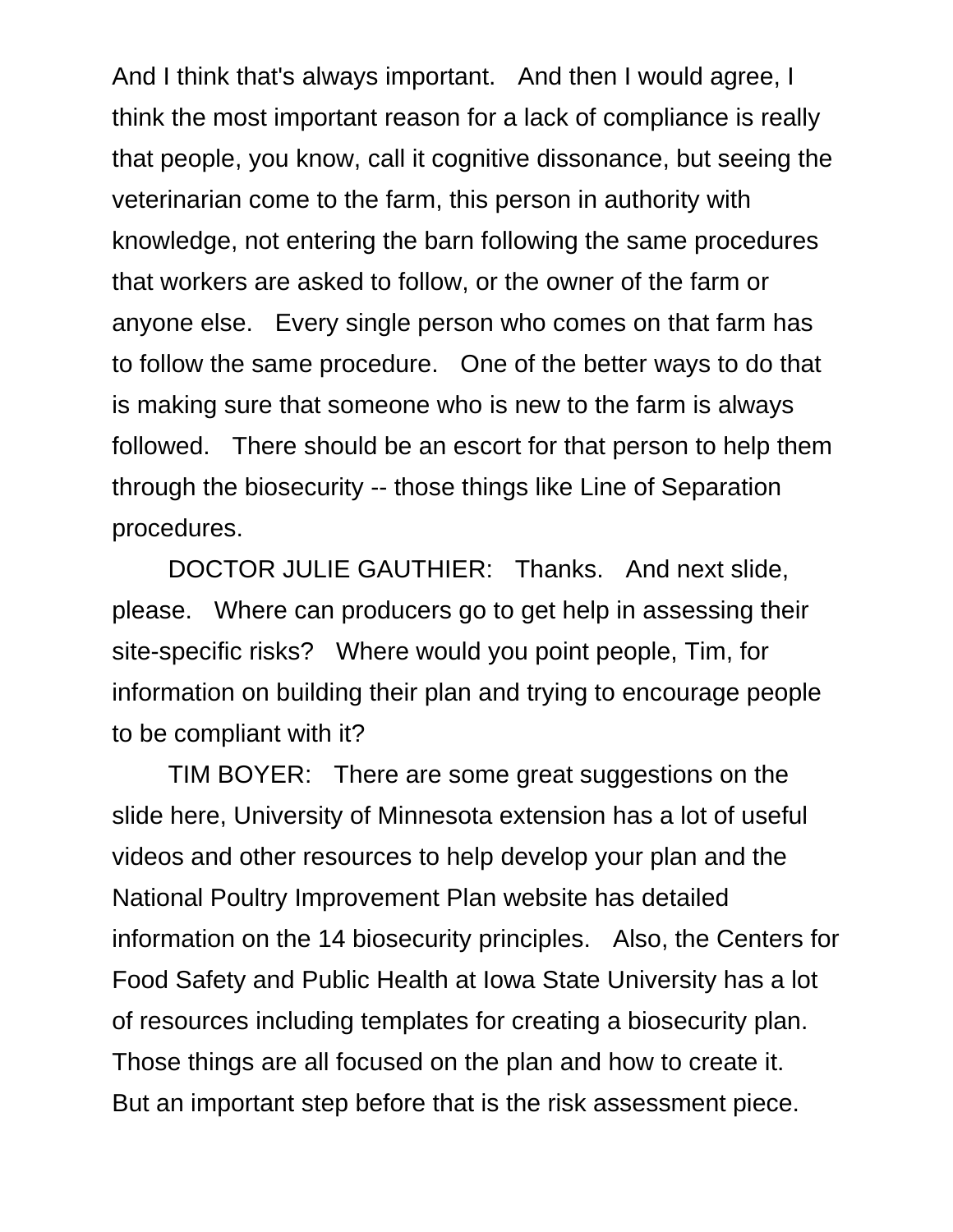You should spend some time looking, and with some local resources, maybe a veterinarian, someone else in your area who has expertise in biosecurity, like Carol mentioned, having an objective set of eyes looking at your operation and observe, assess it and evaluate what's the risks, what's the layout of your operation, where the traffic flows of people and vehicles, where are the things like dead bird disposal, things like that, how are they placed relative to the barns?

Who are your closest neighbors? How many other poultry operations are nearby? Is there open water, forest, wild birds, or other wildlife you see on your property at different times of the year? Thinking about assessing those risks and the potential pathways of diseases and destruction and having someone look at that with an objective set of eyes with you will go a long way in helping you put those other resources that were mentioned to use to build a good biosecurity plan.

DOCTOR JULIE GAUTHIER: Carol, you and your team have quite a bit of experience teaching adults. What sources are available to develop effective training plans? Do you have any tips on how to train workers properly?

CAROL CARDONA: It's always, it's a very, very tough, and very good question. I think every poultry manager, or really a people manager needs to think about that question. You know, just as Tim has advocated for taking a look at your site to see what risks are present on your site, your workforce is a specific group of people with a specific set of characteristics that you have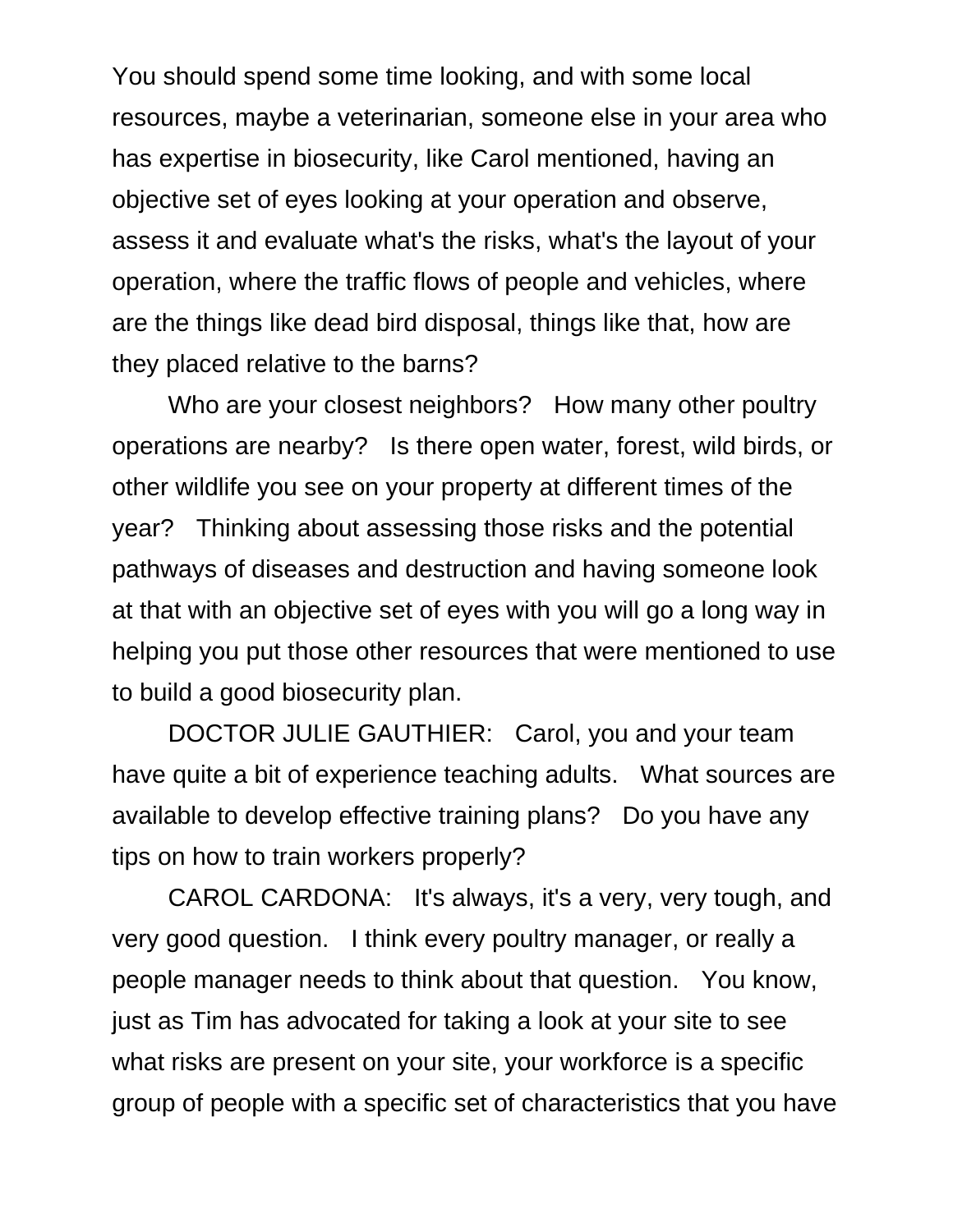to consider when you are training them. And, you know, when you oftentimes I see with training that we tell somebody something, and we automatically assume that they are going to absorb that and go do what we suggested.

And that's very, very rarely the case.

Adults take, you know, go through several steps before they actually will take something on and do the action that they need to do. That is certainly what we have to get to if biosecurity is going to be effective.

So, one of the things I think we should always look for is, are there opportunities to take, make our operational biosecurity structural. Are there ways that we can force people to go through the right door, if that's the issue? Are there ways that we can keep people from not crossing little Line of Separation properly, if there's a side door on the barn that people tend to sneak back into the barn through, maybe you can lock that door or take the handle off the outside or something, to keep them from coming in that way.

But another thing is, I think you always have to consider what your final step is, your final step is the action. You really have to observe that. Are people doing what you have asked? If not, review your program and see where they are breaking down. Talk to them and see if you can get feedback on what has gone wrong. But I will remind you that it's often difficult for Hispanic to get those answers from Hispanic workers who tend to have a great deal of respect and/or fear of authority. So, it takes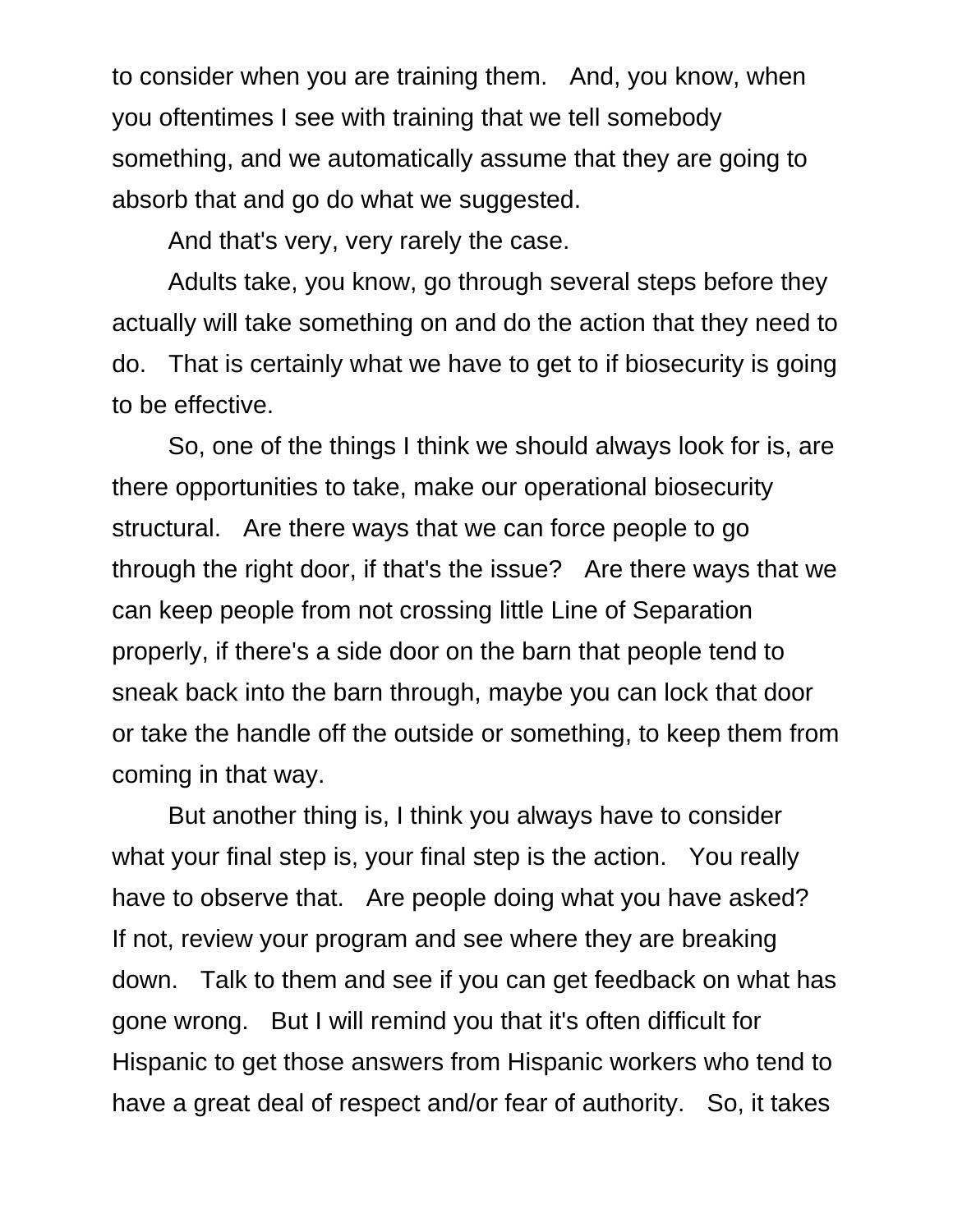some relationships, and it takes some time to get the answers that you really need. But my advice would be observe and evaluate what you observe.

DOCTOR JULIE GAUTHIER: Thanks so much, Tim, and Carol. I really appreciate your wisdom and advice that you have provided. I learned a lot during our sessions together. I will move on to the next few slides to give you an overview of the resources available through USDA APHIS that will help you prepare for future disease outbreaks and make biosecurity an everyday practice. APHIS has developed a library of checklists; these provide practical tips and recommendations. We encourage you to visit the Defend the Flock website to view and download these materials. All of the checklists are available in multiple languages, including Spanish, Chinese, Vietnamese, and Tagalog. On our website you will find lots of other free tools including videos, recordings of prior webinars, info cards newsletters, posters, and other resources.

APHIS has also created social media content to help promote biosecurity. Infographics cover many of the best practices. We hope that you will share these with your colleagues, and fellow poultry keepers, you can share them on Twitter, Facebook, and Instagram, and other measures to make sure they are using them every time no matter the size of the flock.

Earlier this month, APHIS launched an all-Spanish language resource page. Now all resources can be found in one place.